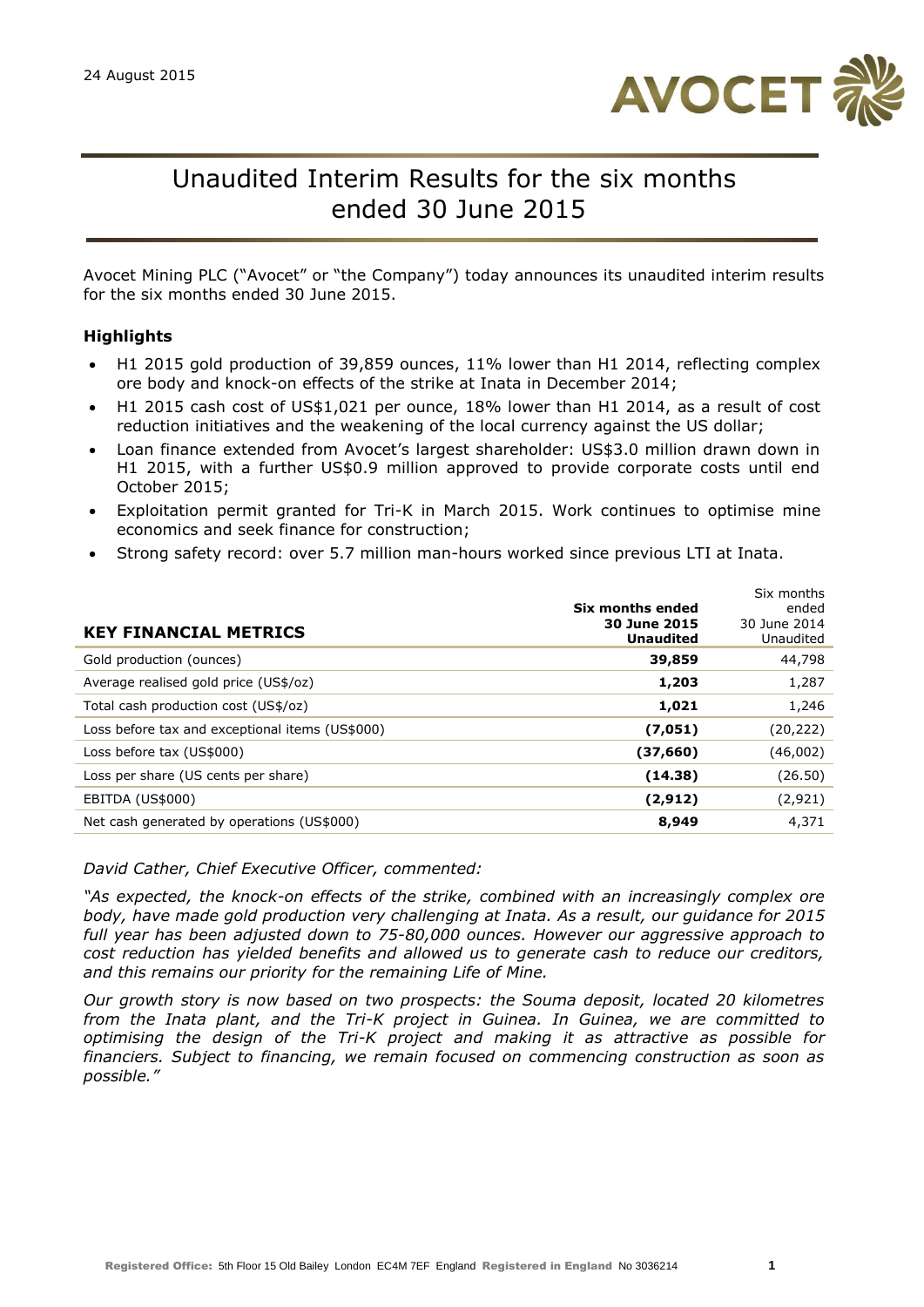#### **FOR FURTHER INFORMATION PLEASE CONTACT**

| Avocet Mining PLC                    | <b>Bell Pottinger</b><br><b>Financial PR Consultants</b> | J.P. Morgan Cazenove<br>Corporate Broker |  |  |
|--------------------------------------|----------------------------------------------------------|------------------------------------------|--|--|
| David Cather, CEO<br>Mike Norris, FD | Daniel Thöle                                             | Michael Wentworth-Stanley                |  |  |
| +44 20 3709 2570                     | +44 20 2772 2500                                         | +44 20 7742 4000                         |  |  |

#### **NOTES TO EDITORS**

Avocet Mining PLC ("Avocet" or the "Company") is an unhedged gold mining and exploration company listed on the London Stock Exchange (ticker: AVM.L) and the Oslo Børs (ticker: AVM.OL). The Company's principal activities are gold mining and exploration in West Africa.

In Burkina Faso the Company owns 90% of the Inata Gold Mine. The Inata Gold Mine poured its first gold in December 2009 and produced 86,037 ounces of gold in 2014. Other assets in Burkina Faso include five exploration permits surrounding the Inata Gold Mine in the broader Bélahouro region. The most advanced of these projects is Souma, some 20 kilometres from the Inata Gold Mine.

In Guinea, Avocet owns 100% of the Tri-K Project in the north east of the country. Drilling to date has outlined a Mineral Resource of 3.0 million ounces, and in October 2013 the Company announced a maiden Ore Reserve on the oxide portion of the orebody, which is suitable for heap leaching, of 0.5 million ounces. As an alternative, the potential exists to exploit the entire 3.0 million ounce Tri-K orebody via the CIL processing method. The Company announced on 2 April 2015 that an exploitation permit had been awarded for Tri-K.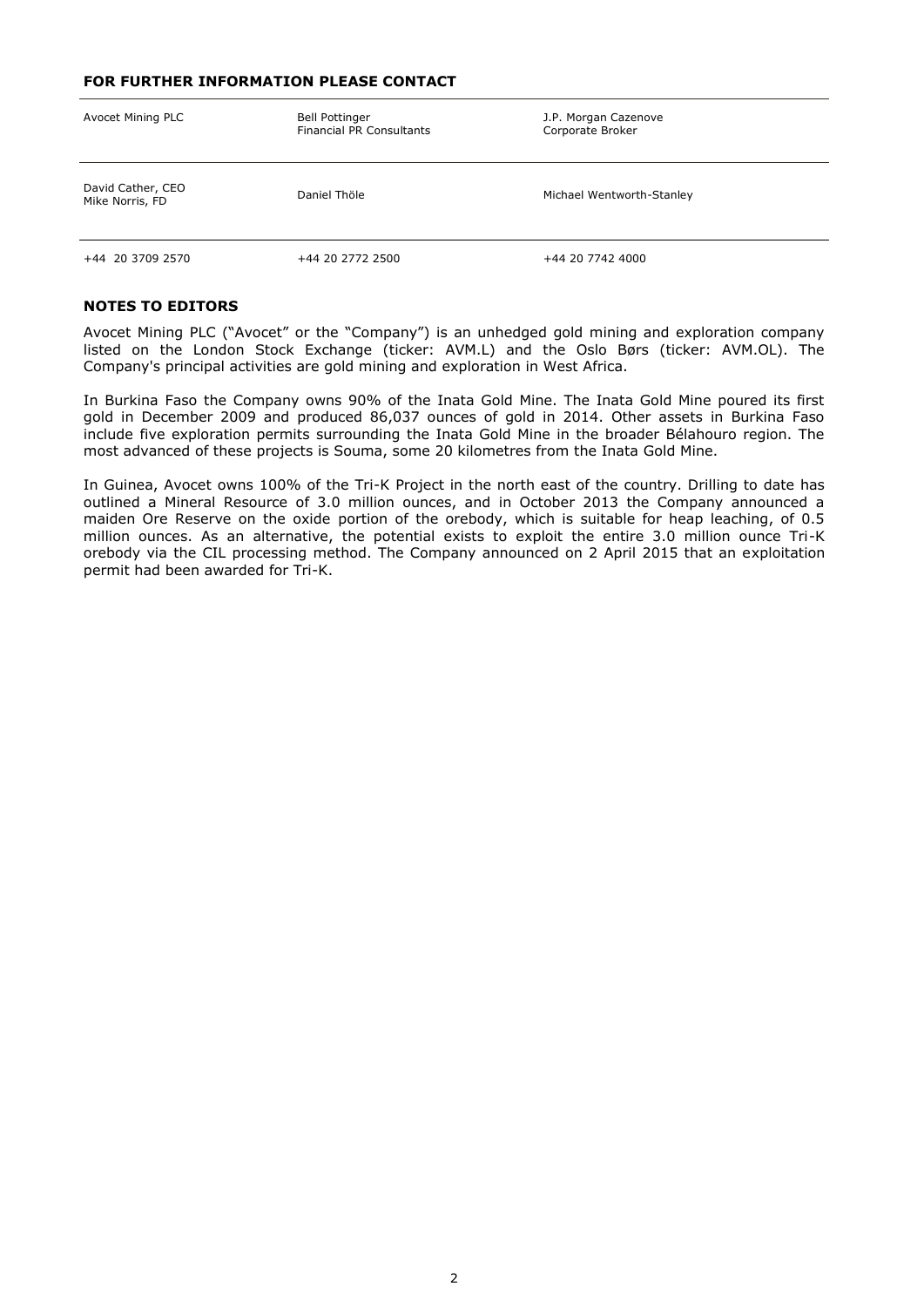#### **CHIEF EXECUTIVE OFFICER'S REVIEW**

The Company has faced considerable challenges across a number of fronts during the first six months of 2015.

The strategy at Inata has been to maximise cash generation at the mine in response to the production disruption which resulted from the strike at the end of 2014. This will remain the goal over the remaining mine life.

In particular, a number of cost saving initiatives, including resizing the expatriate and local workforce, amending mining plans, and eliminating non-essential spend on support functions, have proved successful, and production costs for H1 2015 were some 27% lower than for the same period in 2014. However, the fall in the gold price, which dropped from a high of over US\$1,300 per ounce in February to below US\$1,100 in July, has partially offset these successes. Primarily as a result of these lower spot prices, the Company has recognised an impairment of US\$30.6 million against the Inata gold mine.

The production estimate for 2015 has now been adjusted to 75-80,000 ounces. The production challenges, together with lower gold prices seen to date in the year, have put pressure on Inata's cashflows, and discussions continue with the mine's key creditors to ensure their continued support for the mine.

Avocet's growth story is now based on two prospects: the Souma deposit, located 20 kilometres from the Inata plant, and the Tri-K project in Guinea.

At Souma, a programme of infill drilling has now been completed, and although test results have not yet been finalised, early indications point to there being further areas of mineralisation in the Dynamite region in particular. Completion of the test work will indicate to what extent Souma might provide satellite ore feed to Inata, with minimal capital cost, or whether the deposit would be best suited to a low cost standalone heap leach operation benefiting from synergies with Inata.

In Guinea, the Company continues to work towards ensuring that its financing and project development plans will allow it to start construction as early as possible in 2016. The Company has received encouragement from the Guinean government, which is keen for Avocet to establish the first new gold mine in a number of years. The new mining code and the nationwide review of licences have been successfully completed while the ebola outbreak in Guinea appears to have moderated.

We have also been successful in securing the continued financial support of our largest shareholder, Elliott Management, during the year, with US\$3.9 million loans for corporate and development activities agreed in January and April. Subject to Elliott's approval for the final drawdown of US\$0.4 million, the Company has funding in place expected to last until the end of October 2015, after which further financing will be required.

The mining sector as a whole is undergoing a difficult time at present, with uncertain commodity prices, and cautiousness from capital markets which means there can be no guarantee that the Company will be able to secure the funding it requires for its development projects. However, we remain resolute in our determination to optimise our cashflows at Inata, while developing Souma and Tri-K to provide Avocet's next phase of production.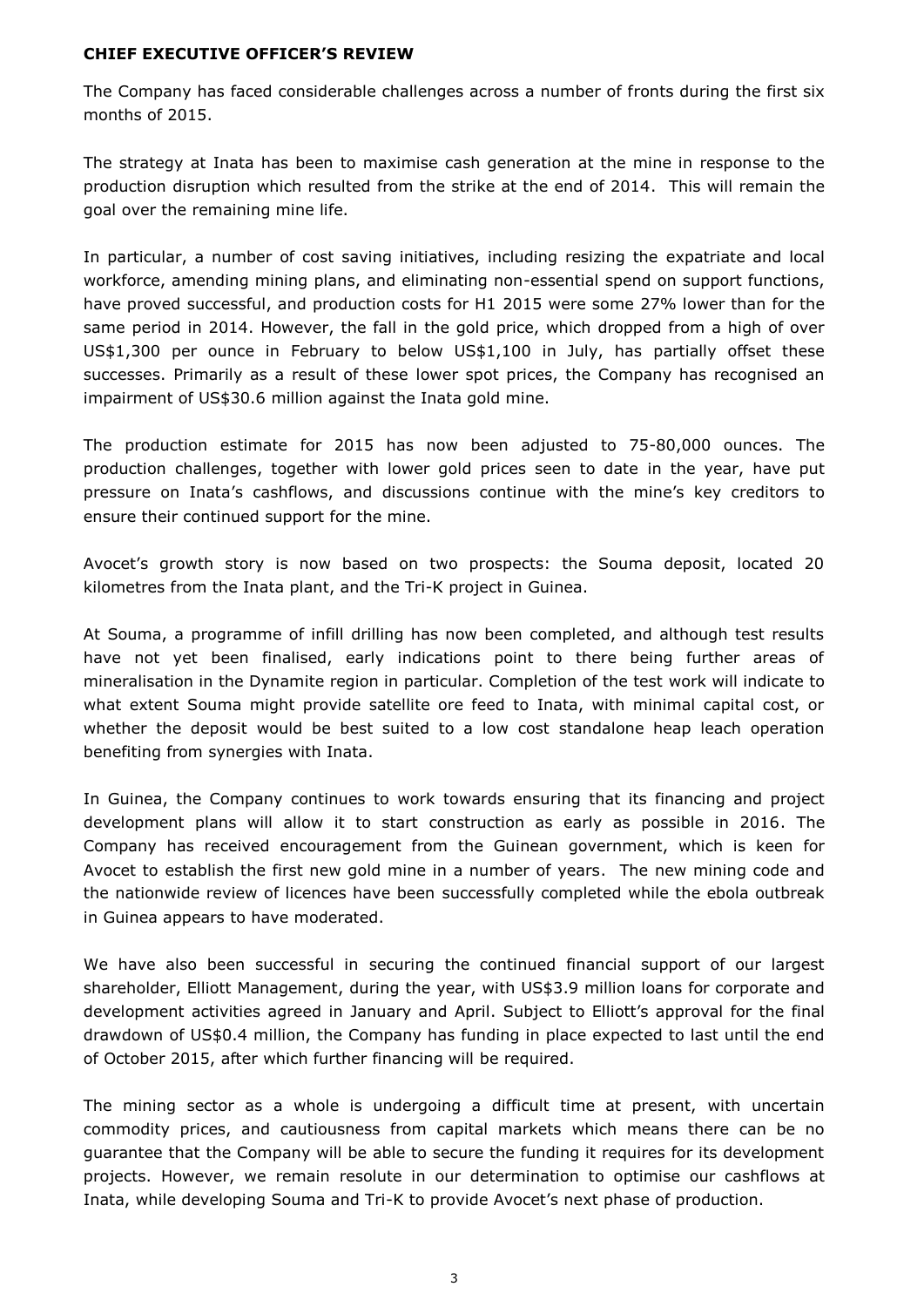#### **INATA OPERATIONAL REVIEW**

|                           |        |                | 2014           |        |         |                | 2015           |        |
|---------------------------|--------|----------------|----------------|--------|---------|----------------|----------------|--------|
|                           | Q1     | Q <sub>2</sub> | Q <sub>3</sub> | Q4     | FY 2014 | Q <sub>1</sub> | Q <sub>2</sub> | H1     |
| Ore mined (k tonnes)      | 621    | 818            | 591            | 499    | 2,529   | 393            | 397            | 790    |
| Waste mined (k tonnes)    | 4,351  | 3,583          | 2,116          | 1,445  | 11,495  | 1,420          | 3,563          | 4,983  |
| Total mined (k tonnes)    | 4,972  | 4,401          | 2,707          | 1,944  | 14,024  | 1,813          | 3,960          | 5,773  |
| Ore processed (k tonnes)  | 483    | 537            | 554            | 329    | 1,903   | 437            | 471            | 908    |
| Average head grade (g/t)  | 1.61   | 1.44           | 1.53           | 2.92   | 1.77    | 2.50           | 2.27           | 2.38   |
| Process recovery rate     | 86%    | 88%            | 85%            | 61%    | 79%     | 52%            | 67%            | 59%    |
| <b>Gold Produced (oz)</b> | 23,148 | 21,650         | 21,736         | 19,503 | 86,037  | 17,011         | 22,848         | 39,859 |
| Cash costs (US\$/oz)      |        |                |                |        |         |                |                |        |
| Mining                    | 464    | 508            | 395            | 306    | 422     | 262            | 313            | 291    |
| Processing                | 402    | 478            | 461            | 431    | 442     | 540            | 408            | 464    |
| Administration            | 223    | 242            | 239            | 232    | 234     | 236            | 155            | 190    |
| Royalties                 | 90     | 89             | 88             | 83     | 88      | 75             | 76             | 76     |
|                           | 1,179  | 1,317          | 1,183          | 1,052  | 1,186   | 1,113          | 952            | 1,021  |

#### **Gold production and cash costs**

Gold production in Q1 2015 reflected the impact of the strike which took place in December 2014. During January, the plant returned to operation, treating stockpiled material initially, which was more carbonaceous, until mining activities recommenced in February, following the repopulation of mining crews.

Sales revenues were therefore low during Q1, putting pressure on the mine's creditors, who showed considerable support during this difficult period. In Q2, the mine schedule was amended in order to bring forward lower PRI ("Preg-robbing Index") and higher grade material that had originally been planned for the second half of the year. This more favourable ore allowed some catch-up of payments to Inata's suppliers in Q2.

However, much of the remaining ore remains challenging, with variable PRI levels, as well as additional complicating factors such as arsenic and gold locked up in sulphidic ores. Recovery levels are therefore likely to remain unpredictable.

These production challenges, as well as the recent fall in gold prices, have underlined the importance of the cost saving initiatives undertaken at the mine. These have included a reduction in senior managers, a resizing of the mine fleets in line with lower anticipated strip levels, and the elimination of non-essential spend in administration and support activities. Running costs are now 20% lower than during 2014.

This represents a considerable achievement on the part of the management and workforce at Inata, who have maintained impressive levels of professionalism and commitment, especially as safety and environmental standards have remained high. By 23 August 2015, the mine had exceeded 5.7 million LTI-free hours worked, while Avocet's community activities, through its Foundation, have continued unabated.

## **RESULTS FOR THE SIX MONTHS ENDED 30 JUNE 2015**

Total gold sold in H1 2015 amounted to 39,740 ounces, compared with 46,105 in the first half of 2014. Combined with average realised gold prices of US\$1,203 per ounce compared with US\$1,287 in H1 2014 this translated into a fall in revenue of US\$11.6 million, or 20%, from US\$59.4 million in H1 2014 to US\$47.8 million in the first half of 2015.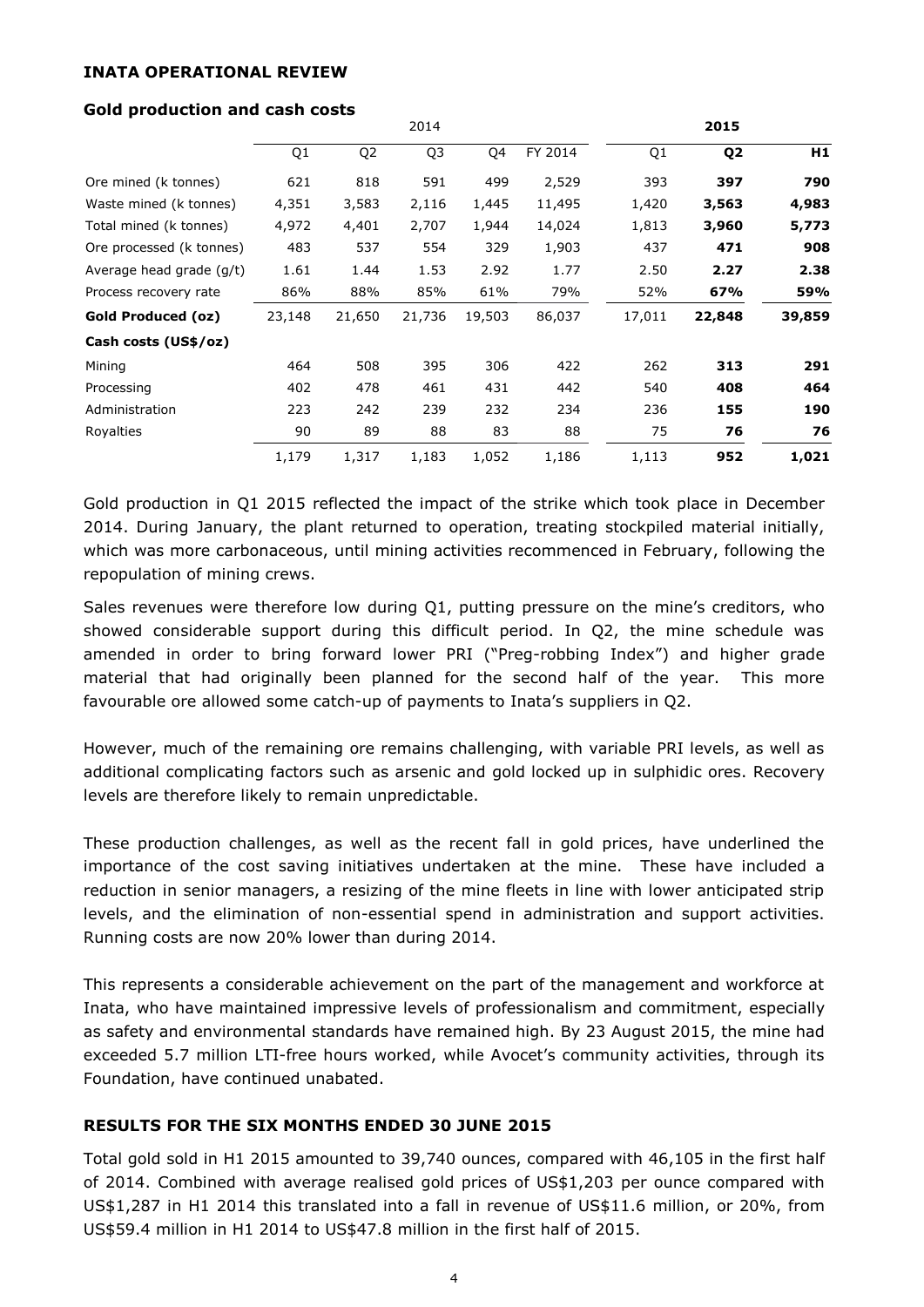The loss at the gross margin level reduced from US\$13.1 million in H1 2014 to US\$6.6 million in H1 2015. As well as the effect of cost reduction measures and the benefit of a weaker West African Franc de la Communauté Financière d'Afrique ("FCFA") against the US dollar, this also reflected lower depreciation resulting from previous asset impairments at Inata. Cost savings have also been achieved at the corporate level, with administrative costs down 40% against the comparative period in 2014.

The FCFA weakened over the period by approximately 10% against the US dollar, which meant that the Company's debts in FCFA benefitted from an exchange gain of US\$4.7 million. After taking into account finance costs of US\$3.5m (H1 2014: US\$3.9 million), which largely related to interest on the Elliott and Ecobank loan facilities, the loss before taxation and exceptionals was US\$7.1 million (compared with US\$20.2 million in H1 2014).

As a result of lower gold price assumptions for 2015-17, an impairment of US\$30.6 million was recognised in the period against Inata's assets, and the loss before tax was therefore US\$37.7 million compared with US\$46.0 million in H1 2014.

The Group tax charge benefitted from the release of a US\$4.6 million deferred tax provision, explained in note 13 to the accounts. The loss for the period was US\$33.1 million compared with US\$55.6 million in the previous year.

EBITDA, an indicator of underlying cash generation which excludes working capital movements, showed a loss of US\$2.9 million, in line with H1 2014. However, net cash generated by operating activities, after interest and tax, was US\$6.7 million, compared to US\$0.8m in H1 2014, with the variance reflecting working capital movements during the respective periods.

With the focus on cash conservation, capex was reduced in the period to US\$2.7 million (H1 2014: US\$6.9 million), the largest element of which was the continued work on the second tailings dam, which is near completion. No exploration costs were capitalised during the period.

Two new Elliott loans of US\$1.5 million each were drawn down in January and April. Capital repayments under the Ecobank loan facility totalled US\$4.5 million, while the Ecobank VAT facility payments (net of further advances) totalled US\$2.2 million.

#### **OUTLOOK**

Gold production at Inata in 2015 is now expected to be lower than previous guidance, at 75- 80,000 ounces. Combined with lower production, the weakening gold price poses an increasing threat to Inata's cash generation and its efforts to reduce the mine's creditor balance and maintain its life of mine. However, management remains focused on these areas.

In Guinea, efforts are focused on optimising the design and economics of the Tri-K project, in order to secure financing to commence development as soon as possible.

## **DAVID CATHER**

Chief Executive Officer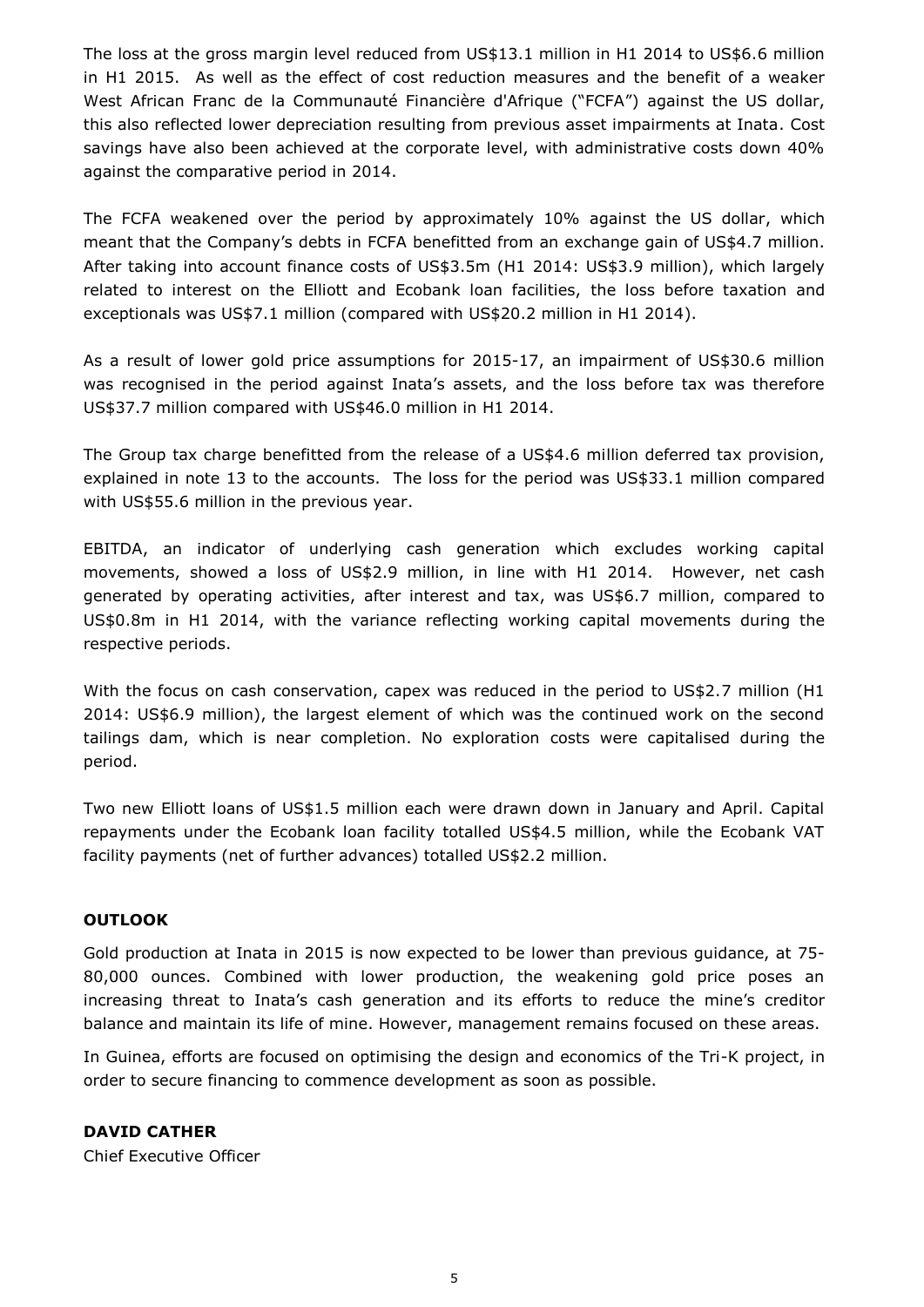#### **DIRECTORS RESPONSIBILITY STATEMENT**

We confirm that to the best of our knowledge:

- The condensed set of financial statements has been prepared in accordance with IAS 34 'Interim Financial Reporting' as adopted by the EU;
- The interim management report includes a fair review of the information required by:
	- i) DTR 4.2.7R of the Disclosure and Transparency Rules, being an indication of important events during the first six months of the financial year and their impact on the condensed set of financial statements; and a description of the principal risks and uncertainties for the remaining six months of the year; and
	- ii) DTR 4.2.8R of the Disclosure and Transparency Rules, being related party transactions that have taken place in the first six months of the current financial year and that have materially affected the financial position or performance of the entity during that period; and any changes in the related party transactions described in the last annual report that could do so.

By order of the Board

### **DAVID CATHER**

Chief Executive Officer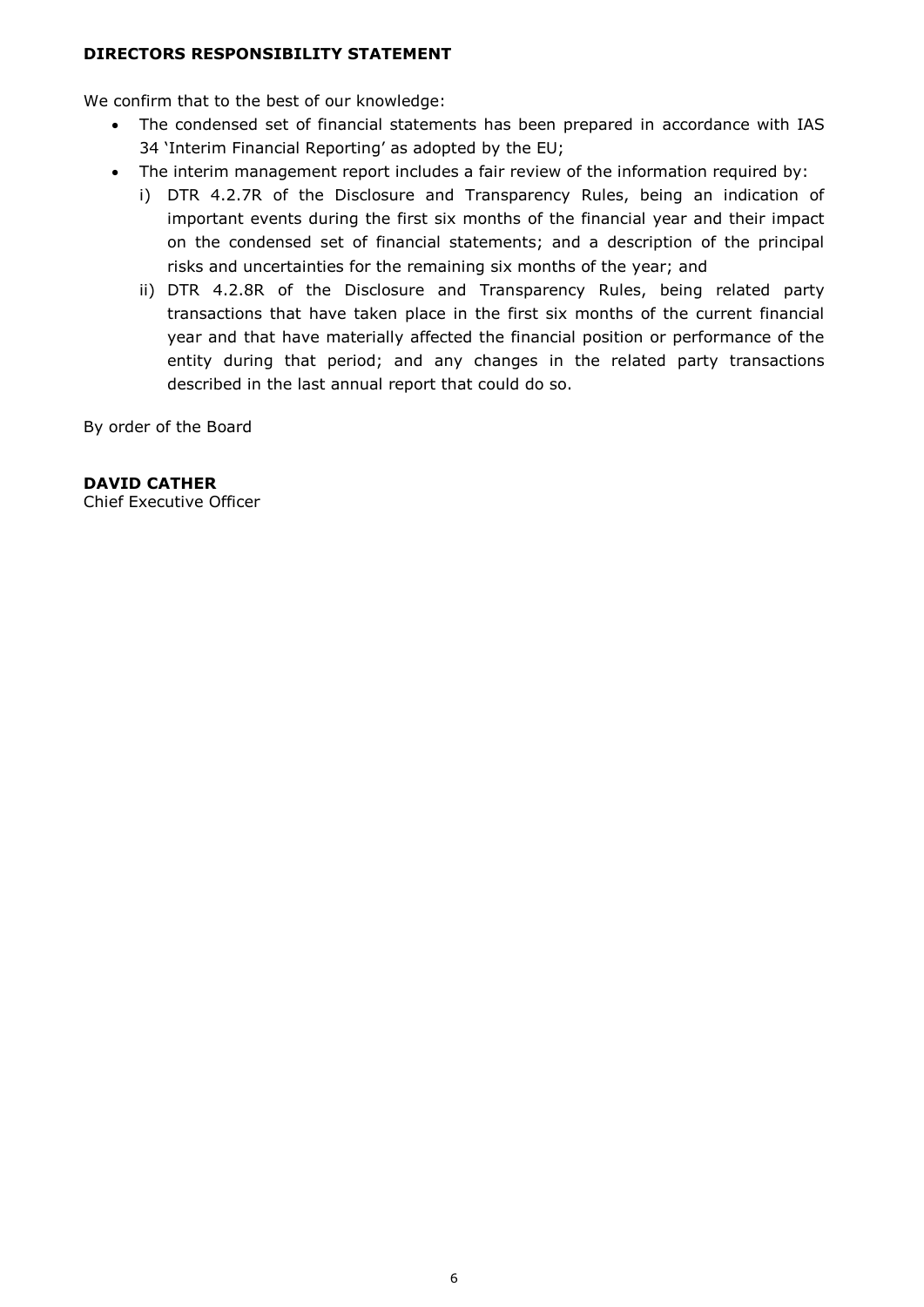## **CONDENSED CONSOLIDATED INCOME STATEMENT**

For the six months ended 30 June 2015

|                                             | <b>Six months ended</b> |                                  |                           |  |
|---------------------------------------------|-------------------------|----------------------------------|---------------------------|--|
|                                             | <b>Note</b>             | 30 June 2015<br><b>Unaudited</b> | 30 June 2014<br>Unaudited |  |
|                                             |                         | <b>US\$000</b>                   | US\$000                   |  |
| Revenue                                     | 2                       | 47,809                           | 59,353                    |  |
| Cost of sales                               | $\overline{2}$          | (54, 374)                        | (72, 441)                 |  |
| <b>Gross loss</b>                           |                         | (6, 565)                         | (13,088)                  |  |
| Administrative expenses                     |                         | (1, 451)                         | (2, 492)                  |  |
| Share based payments                        |                         | (206)                            | (754)                     |  |
| Impairment of mining and exploration assets | 3,8                     | (30, 609)                        | (25,780)                  |  |
| <b>Loss from operations</b>                 |                         | (38, 831)                        | (42, 114)                 |  |
| <b>Finance items</b>                        |                         |                                  |                           |  |
| Exchange gains                              |                         | 4,681                            | 7                         |  |
| Finance expense                             |                         | (3, 510)                         | (3,897)                   |  |
| Finance income                              |                         |                                  | 2                         |  |
| Loss before taxation                        |                         | (37, 660)                        | (46,002)                  |  |
| <b>Analysed as:</b>                         |                         |                                  |                           |  |
| Loss before taxation and exceptional items  |                         | (7,051)                          | (20, 222)                 |  |
| <b>Exceptional items</b>                    | 3                       | (30, 609)                        | (25,780)                  |  |
| <b>Loss before taxation</b>                 |                         | (37, 660)                        | (46,002)                  |  |
| Taxation                                    |                         | 4,595                            | (9,588)                   |  |
| Loss for the period                         |                         | (33,065)                         | (55, 590)                 |  |
| <b>Attributable to:</b>                     |                         |                                  |                           |  |
| Equity shareholders of the parent company   |                         | (30, 119)                        | (52, 758)                 |  |
| Non-controlling interest                    |                         | (2,946)                          | (2,832)                   |  |
|                                             |                         | (33,065)                         | (55, 590)                 |  |
| <b>Earnings per share</b>                   |                         |                                  |                           |  |
| - basic (cents per share)                   | 5                       | (14.38)                          | (26.50)                   |  |
| - diluted (cents per share)                 | 5                       | (14.38)                          | (26.50)                   |  |
| EBITDA <sup>(1)</sup>                       | 4                       | (2, 912)                         | (2,921)                   |  |

 $<sup>(1)</sup>$  EBITDA represents earnings before exceptional items, finance items, taxation, depreciation and amortisation.</sup> EBITDA is not defined by IFRS but is commonly used as an indication of underlying cash generation.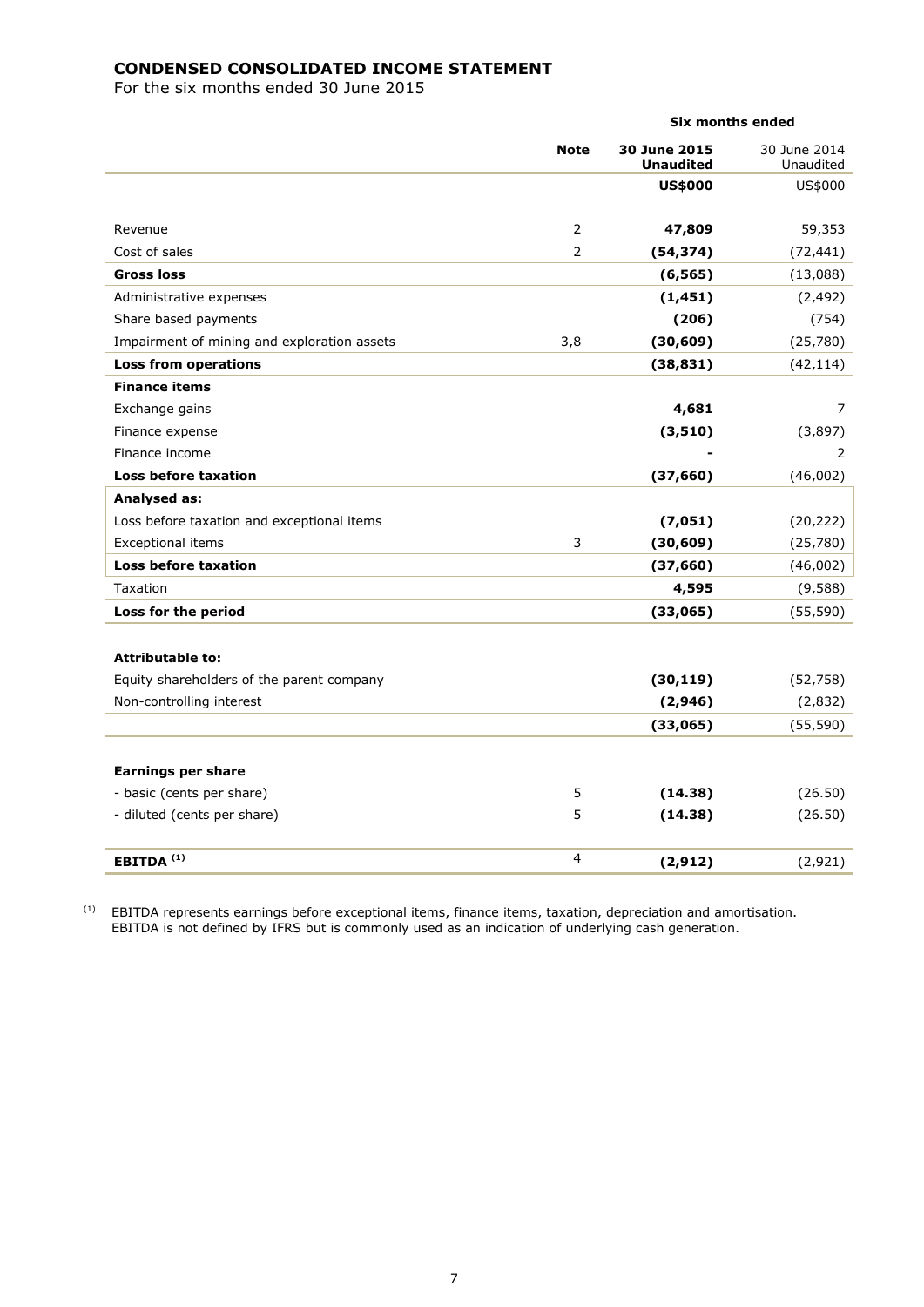## **CONDENSED CONSOLIDATED STATEMENT OF COMPREHENSIVE INCOME**

For the six months ended 30 June 2015

|                                           |                                 | Six months ended |
|-------------------------------------------|---------------------------------|------------------|
|                                           | 30 June 2015                    | 30 June 2014     |
|                                           | <b>Unaudited</b><br><b>Note</b> | Unaudited        |
|                                           | <b>US\$000</b>                  | US\$000          |
|                                           |                                 |                  |
| Loss for the period                       | (33,065)                        | (55, 590)        |
| Revaluation of other financial assets     |                                 | (74)<br>۰        |
| Total comprehensive income for the period | (33,065)                        | (55,664)         |
|                                           |                                 |                  |
| <b>Attributable to:</b>                   |                                 |                  |
| Equity holders of the parent company      | (30, 119)                       | (52,832)         |
| Non-controlling interest                  | (2,946)                         | (2,832)          |
| Total comprehensive income for the period | (33,065)                        | (55,664)         |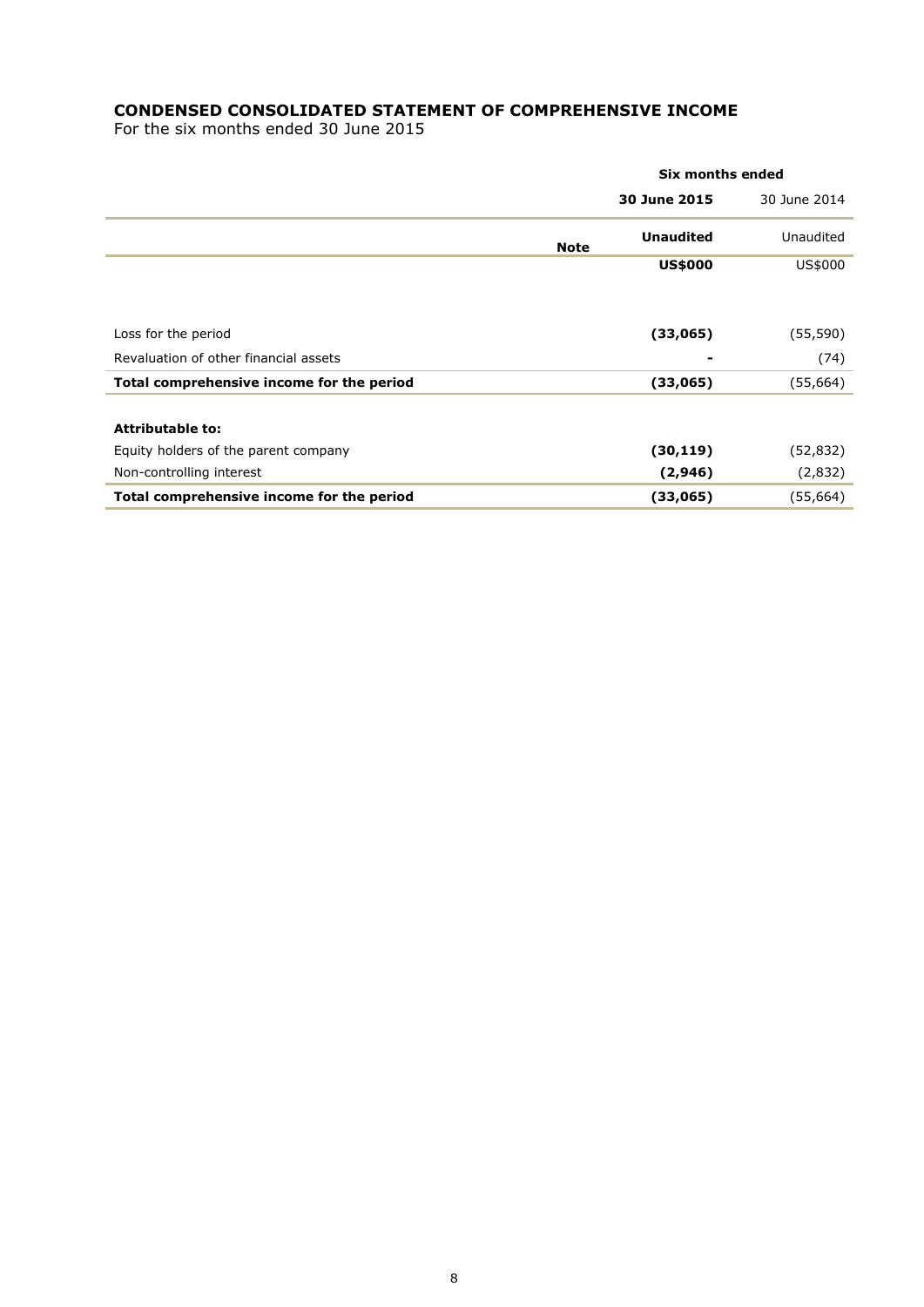## **CONDENSED CONSOLIDATED STATEMENT OF FINANCIAL POSITION**

At 30 June 2015

|                                         | <b>Note</b>    | 30 June 2015<br><b>Unaudited</b> | 31 December 2014<br>Audited |
|-----------------------------------------|----------------|----------------------------------|-----------------------------|
|                                         |                | <b>US\$000</b>                   | US\$000                     |
| <b>Non-current assets</b>               |                |                                  |                             |
| Intangible assets                       | 6              | 17,206                           | 17,206                      |
| Property, plant and equipment           | $\overline{7}$ | 1,728                            | 32,750                      |
|                                         |                | 18,934                           | 49,956                      |
| <b>Current assets</b>                   |                |                                  |                             |
| Inventories                             | 9              | 31,451                           | 41,004                      |
| Trade and other receivables             | 10             | 3,759                            | 8,502                       |
| Cash and cash equivalents               | 11             | 4,846                            | 4,816                       |
|                                         |                | 40,056                           | 54,322                      |
|                                         |                |                                  |                             |
| <b>Current liabilities</b>              |                |                                  |                             |
| Trade and other payables                |                | 45,570                           | 45,751                      |
| Other financial liabilities             | 12             | 33,381                           | 32,648                      |
|                                         |                | 78,951                           | 78,399                      |
|                                         |                |                                  |                             |
| <b>Non-current liabilities</b>          |                |                                  |                             |
| Other financial liabilities             | 12             | 27,568                           | 35,902                      |
| Deferred tax liabilities                | 13             |                                  | 4,614                       |
| Other liabilities                       |                | 6,460                            | 6,493                       |
|                                         |                | 34,028                           | 47,009                      |
| <b>Net liabilities</b>                  |                | (53, 989)                        | (21, 130)                   |
|                                         |                |                                  |                             |
| <b>Equity</b>                           |                |                                  |                             |
| Issued share capital                    |                | 17,072                           | 17,072                      |
| Share premium                           |                | 146,391                          | 146,391                     |
| Other reserves                          |                | 17,895                           | 17,895                      |
| Retained earnings                       |                | (199, 527)                       | (169, 614)                  |
| Total equity attributable to the parent |                | (18, 169)                        | 11,744                      |
| Non-controlling interest                |                | (35, 820)                        | (32, 874)                   |
| <b>Total equity</b>                     |                | (53, 989)                        | (21, 130)                   |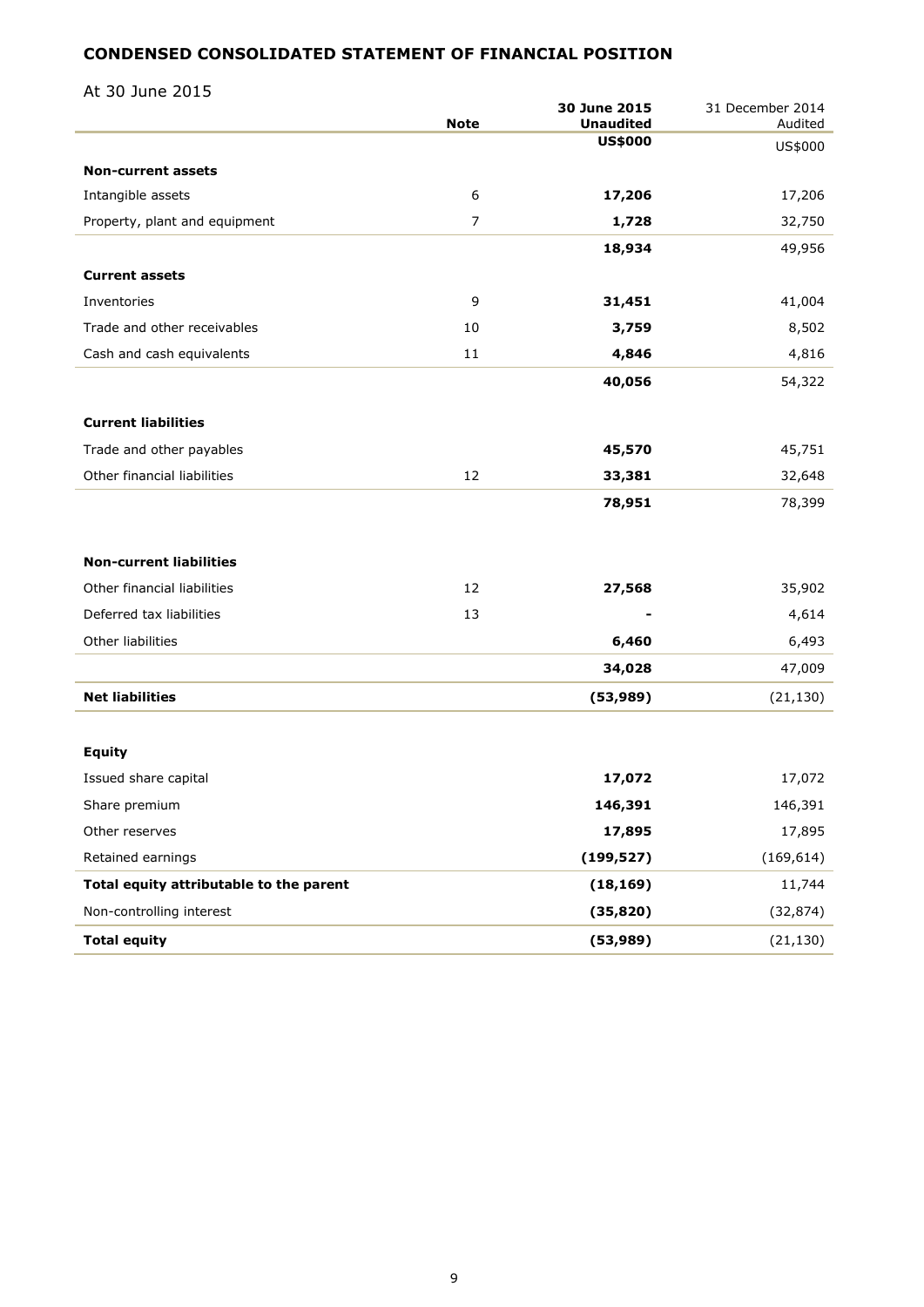#### **Six months ended 30 June 2015**

|                                                        | <b>Share</b><br>capital | <b>Share</b><br>premium | Other<br>reserves        | Retained<br>earnings | Total<br>attributable<br>to the<br>parent | Non-<br>controlling<br>interest | Total<br>equity |
|--------------------------------------------------------|-------------------------|-------------------------|--------------------------|----------------------|-------------------------------------------|---------------------------------|-----------------|
|                                                        | <b>US\$000</b>          | <b>US\$000</b>          | <b>US\$000</b>           | <b>US\$000</b>       | <b>US\$000</b>                            | <b>US\$000</b>                  | <b>US\$000</b>  |
| At 31 December<br>2014 (Audited)                       | 17,072                  | 146,391                 | 17,895                   | (169, 614)           | 11,744                                    | (32, 874)                       | (21, 130)       |
| Loss for the period                                    |                         |                         | $\overline{\phantom{a}}$ | (30, 119)            | (30,119)                                  | (2,946)                         | (33,065)        |
| <b>Total comprehensive</b><br>income for the<br>period | ۰                       | $\blacksquare$          | $\blacksquare$           | (30, 119)            | (30, 119)                                 | (2,946)                         | (33,065)        |
| Share based payments                                   | ۰                       |                         | -                        | 206                  | 206                                       | ۰                               | 206             |
| At 30 June 2015<br>(Unaudited)                         | 17,072                  | 146,391                 | 17,895                   | (199, 527)           | (18, 169)                                 | (35, 820)                       | (53,989)        |

#### **Six months ended 30 June 2014**

|                                                        | <b>Share</b><br>capital | <b>Share</b><br>premium  | Other<br>reserves            | Retained<br>earnings | Total<br>attributable<br>to the parent | Non-<br>controlling<br>interest | Total<br>equity |
|--------------------------------------------------------|-------------------------|--------------------------|------------------------------|----------------------|----------------------------------------|---------------------------------|-----------------|
|                                                        | <b>US\$000</b>          | <b>US\$000</b>           | <b>US\$000</b>               | <b>US\$000</b>       | <b>US\$000</b>                         | <b>US\$000</b>                  | <b>US\$000</b>  |
| At 31 December<br>2013 (Audited)                       | 16,247                  | 146,040                  | 17,895                       | (34, 350)            | 145,832                                | (19,206)                        | 126,626         |
| Loss for the period                                    |                         |                          | $\qquad \qquad \blacksquare$ | (52, 758)            | (52, 758)                              | (2,832)                         | (55, 590)       |
| Revaluation of other<br>financial assets               |                         | $\overline{\phantom{a}}$ | (74)                         |                      | (74)                                   |                                 | (74)            |
| <b>Total comprehensive</b><br>income for the<br>period | ۰                       | Ξ.                       | (74)                         | (52,758)             | (52,832)                               | (2,832)                         | (55,664)        |
| Share based payments                                   | $\overline{a}$          |                          |                              | 754                  | 754                                    |                                 | 754             |
| At 30 June 2014<br>(Unaudited)                         | 16,247                  | 146,040                  | 17,821                       | (86, 354)            | 93,754                                 | (22,038)                        | 71,716          |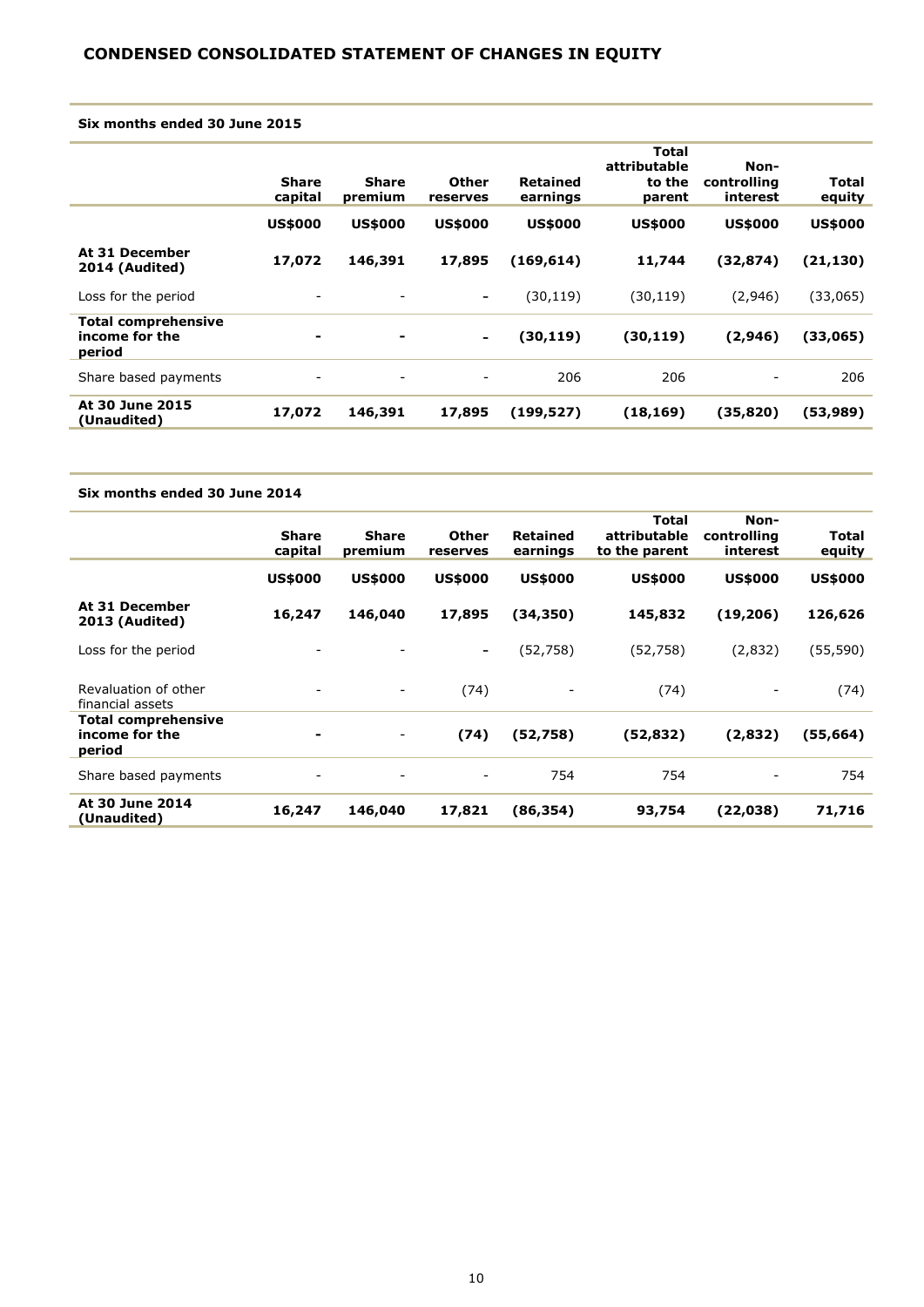## **CONDENSED CONSOLIDATED CASH FLOW STATEMENT**

For the six months ended 30 June 2015

|                                                        | <b>Six months ended</b> |                  |              |  |
|--------------------------------------------------------|-------------------------|------------------|--------------|--|
|                                                        |                         | 30 June 2015     | 30 June 2014 |  |
|                                                        | <b>Note</b>             | <b>Unaudited</b> |              |  |
|                                                        |                         | <b>US\$000</b>   | US\$000      |  |
| Cash flows from operating activities                   |                         |                  |              |  |
| Loss for the period                                    |                         | (33,065)         | (55, 590)    |  |
| Adjusted for:                                          |                         |                  |              |  |
| Depreciation of non-current assets                     | 2,7                     | 5,310            | 13,413       |  |
| Impairment of mining and exploration assets            | 8                       | 30,609           | 25,780       |  |
| Share based payments                                   |                         | 206              | 754          |  |
| Taxation in the income statement                       | 13                      | (4,595)          | 9,588        |  |
| Non-operating items in the income statement            |                         | (2, 460)         | 4,462        |  |
|                                                        |                         | (3,995)          | (1, 593)     |  |
| Movements in working capital                           |                         |                  |              |  |
| Decrease in inventory                                  |                         | 7,319            | 2,689        |  |
| Decrease/(increase) in trade and other receivables     |                         | 4,273            | (1,288)      |  |
| Increase in trade and other payables                   |                         | 1,352            | 4,563        |  |
| Net cash generated by operations                       |                         | 8,949            | 4,371        |  |
| Interest paid                                          |                         | (2, 213)         | (3, 564)     |  |
| Net cash generated by operating activities             |                         | 6,736            | 807          |  |
| Cash flows from investing activities                   |                         |                  |              |  |
| Payments for property, plant and equipment             | $\overline{7}$          | (2,663)          | (6, 868)     |  |
| Exploration and evaluation expenses                    |                         |                  | (28)         |  |
| Net cash used in investing activities                  |                         | (2,663)          | (6,896)      |  |
| Cash flows from financing activities                   |                         |                  |              |  |
| Proceeds from new loans                                | 12                      | 3,000            | 6,948        |  |
| Net loan repayments                                    | 12                      | (6, 776)         | (5, 353)     |  |
| Payments in respect of finance lease                   | 12                      | (288)            | (424)        |  |
| Net cash (used in)/generated by financing activities   |                         | (4,064)          | 1,171        |  |
| <b>Net cash movement</b>                               |                         | 9                | (4, 918)     |  |
| Exchange gains                                         |                         | 21               | 7            |  |
| Total increase/(decrease) in cash and cash equivalents |                         | 30               | (4, 911)     |  |
| Cash and cash equivalents at start of the period       |                         | 4,816            | 15,201       |  |
| Cash and cash equivalents at end of period             |                         | 4,846            | 10,290       |  |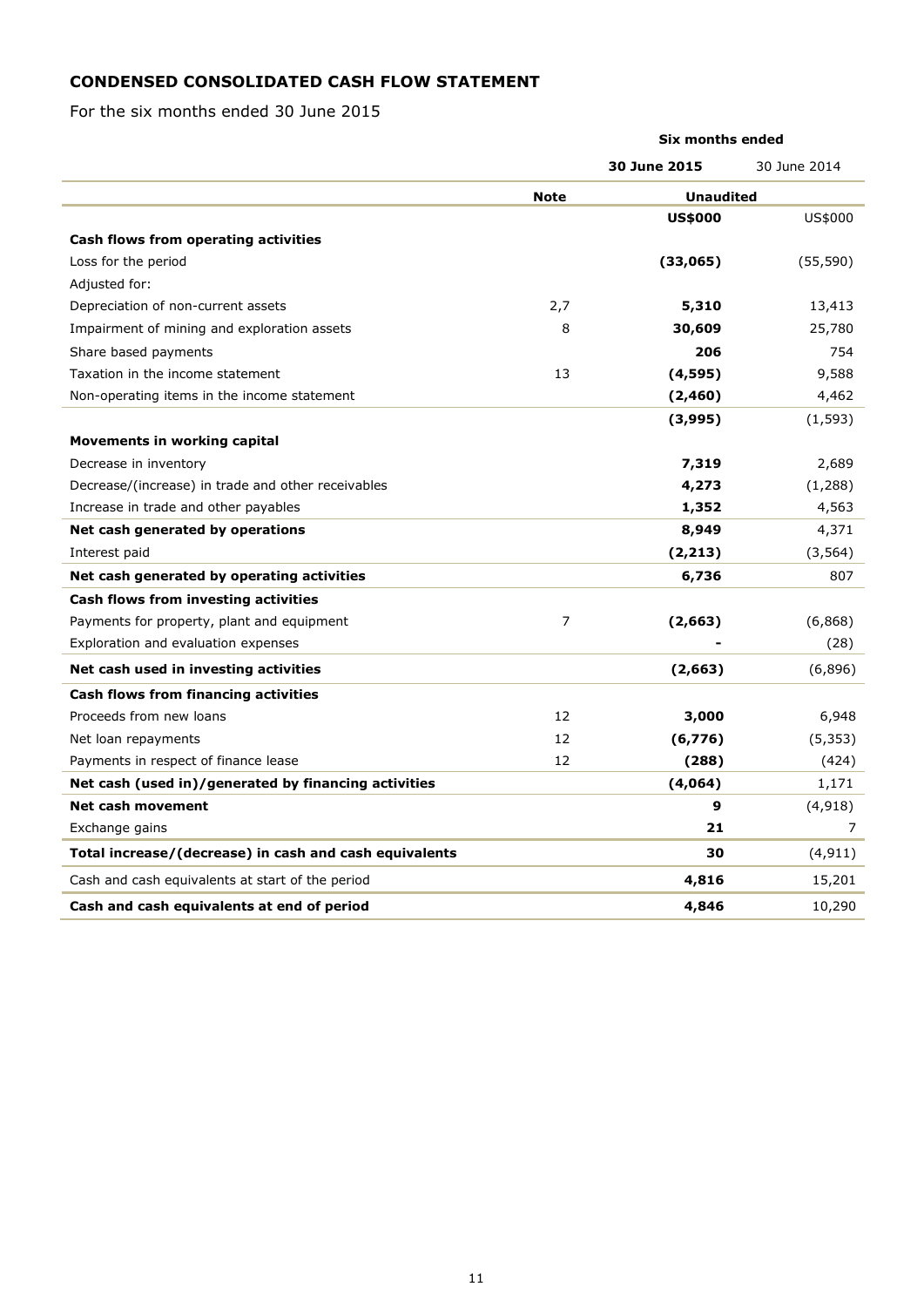### **NOTES TO THE CONDENSED CONSOLIDATED FINANCIAL STATEMENTS**

#### **1. Basis of preparation**

The condensed consolidated interim financial statements, which are unaudited, have been prepared in accordance with the requirements of International Accounting Standard 34 as adopted for use in the European Union. This condensed interim report does not include all the notes of the type normally included in an annual financial report. Accordingly, this condensed report is to be read in conjunction with the Annual Report for the year ended 31 December 2014, which has been prepared in accordance with IFRS as adopted by the European Union, and any public announcements made by the Group during the interim reporting period.

The financial information set out in this interim report does not constitute statutory accounts as defined in Section 435 of the Companies Act 2006. The unaudited condensed financial statements for the six months ended 30 June 2015 have been drawn up using accounting policies and presentation expected to be adopted in the Group's full financial statements for the year ending 31 December 2015. The accounting policies are not different to those set out in note 1 to the Group's audited financial statements for the year ended 31 December 2014, with the exception of certain amendments to accounting standards or new interpretations issued by the International Accounting Standards Board, which were applicable from 1 January 2015. These have not had a material impact on the Group.

The Company's statutory financial statements for the year ended 31 December 2014 are available on the Company's website www.avocetmining.com. The auditor's report on those financial statements was unqualified and did not contain a statement under sections 498(2) or (3) of the Companies Act 2006.

### **Going Concern**

The Company has three loans due to an affiliate of Elliott Associates, its largest shareholder, as follows:

- 1. First loan taken out in March 2013, under which US\$17.7 million was outstanding at 23 August 2015, comprising US\$15.0 million principal and US\$2.7 million accrued interest. The first loan was due on 31 December 2013 and is secured against the Tri-K exploration asset in Guinea;
- 2. Second loan unsecured demand loan of US\$1.5 million taken out in January 2015, plus US\$0.1 million accrued interest; and
- 3. Third loan secured demand loan of US\$2.4 million, of which US\$2.0 million had been drawn down at 24 August 2015. The remaining US\$0.4 million is at Elliott's discretion. This loan is secured against various Group assets in Burkina Faso.

These loans reflect the fact that Avocet's single mine, Inata in Burkina Faso, has been unable to repay intercompany debts to the Company that relate to the mine's construction and subsequent lending. The weak gold market and Inata's disappointing operational performance in the last three years mean that the Company has to date been unable to raise sufficient equity to provide funding for corporate purposes or to repay the above loans. In the absence of funding from Inata or the capital markets, the Company envisages that repayment of the above loans will be achieved through the development or sale of its Tri-K project in Guinea or its Souma exploration project in Burkina Faso.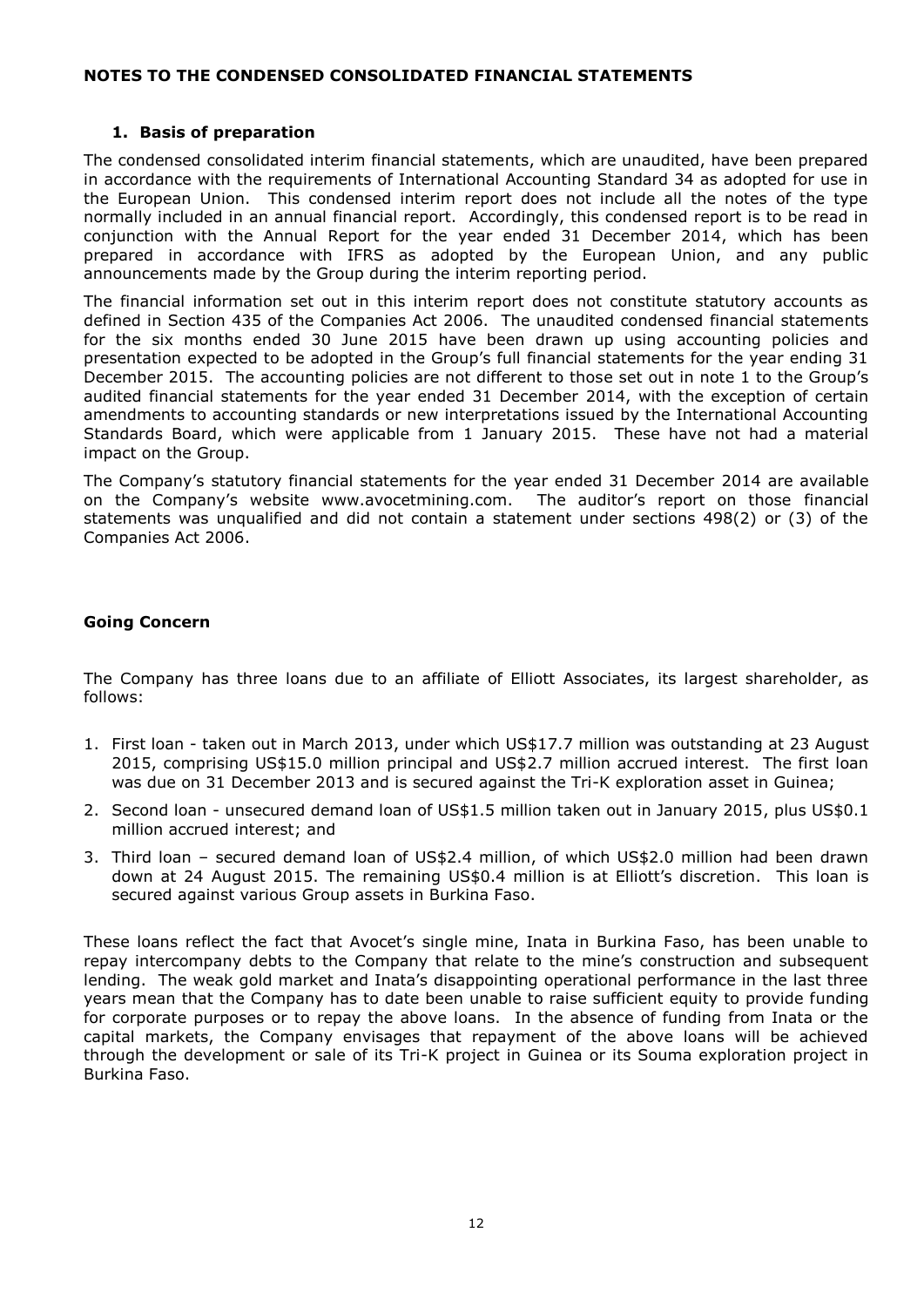Société des Mines de Bélahouro (SMB), the Avocet subsidiary that owns Inata, has debt of US\$38.4 million with Ecobank and trade creditors totalling US\$36.1 million. Inata continues to struggle operationally and work continues to optimise cashflows by improving recoveries and reducing costs. Based on current circumstances the mine is not presently expected to be able to make debt repayments to Avocet. The liabilities of SMB are non-recourse to Avocet.

Since the start of 2014, the Company has conducted a business review in response to the financial status of the group, including considering various options for maximising the value of its assets for the benefits of shareholders, namely at Inata, Souma and Guinea. The aim of this review, which remains ongoing, is to secure sufficient funding to address the Elliott loans as well as any ongoing funding for corporate activities and Inata. During this time a US\$1.2 million placing in August 2014 and the second and third Elliott loans have provided funds for corporate activities. While business review discussions have progressed with various parties interested in the development or sale of Tri-K or Souma, it cannot be guaranteed that such funding for the Company or the wider group will be secured.

Subject to Elliott's approval for the final drawdown of US\$0.4 million, the Company currently has funding for corporate activities which is expected to last until end October 2015.

A further uncertainty relates to the ongoing arbitration case between the Company and J&Partners, the buyer of Avocet's South East Asian assets in 2011. As outlined in more detail in Note 15 Contingent Liabilities below, the arbitration hearing was held in January 2015, and the arbitrator's decision is pending. During the period, Avocet and J&Partners submitted cost recovery claims of US\$1.8 million and US\$4.2 million respectively. The Company is advised that it has a better than evens chance of success in the arbitration. Should the arbitration in the English courts be decided in Avocet's favour, it would be entitled to seek recovery of a proportion of its costs from J&Partners. Should the arbitration be decided in J&Partners' favour, J&Partners would be entitled to seek recovery of a proportion of its costs from Avocet. No amount has been provided for an adverse cost recovery award. However if the arbitrator were to rule in favour of J&Partners, it is possible that a cost claim of several million US dollars might be made against the Company.

The combination of these circumstances represents a material uncertainty that may cast significant doubt on the Group's ability to continue as a going concern and, therefore, that the Group may be unable to realise its assets and discharge its liabilities in the normal course of business.

Nevertheless, the Board has a reasonable expectation that the Company will succeed in securing funding for the next twelve months, based on its view of the prospects for Tri-K and Souma, the parties involved and the nature of early stage discussions, as well as its view of success in the J&Partners arbitration. The Board has therefore continued to adopt the going concern basis in preparing the financial statements for the period ended 30 June 2015.

Should the Board's judgement prove wrong and sufficient funding arrangements are not obtained as envisaged, the presentation of the Group financial statements on the going concern basis would be inappropriate and the Group financial statements would need to be represented on a break up basis.

#### **Estimates**

Certain amounts included in the condensed consolidated interim financial statements involve the use of judgement and/or estimation. These are based on management's best knowledge of the relevant facts and circumstances, having regard to prior experience. However, judgements and estimations regarding the future are a key source of uncertainty and actual results may differ from the amounts included in the financial statements.

In preparing these condensed interim financial statements, the significant judgements made by management in applying the Group's accounting policies and the key sources of estimation uncertainty were the same as those applied to the consolidated financial statements for the year ended 31 December 2014, with the exception of those highlighted in the exceptional items and impairments notes to these financial statements.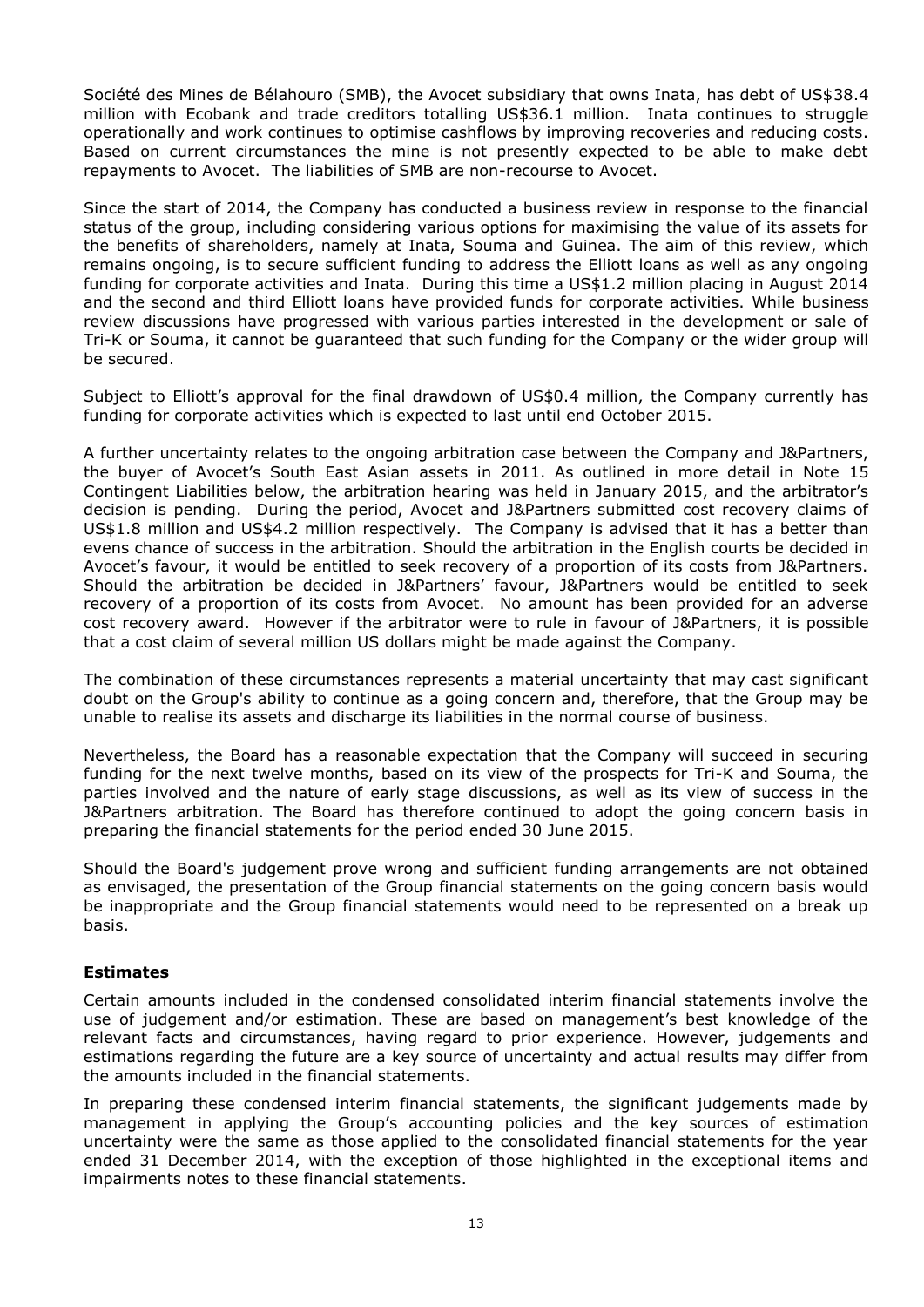### **Principal risks and uncertainties**

Avocet Mining PLC is exposed to a variety of risks and uncertainties which may have a financial, operational or reputational impact on the Group.

The principal risks and uncertainties facing the Group at the year end were set out in detail in the Directors and Governance section of the Annual Report 2014 (pages 19-21), and have not changed significantly since. Key headline risks relate to the following:

- Availability of finance for Tri-K, Souma and head office
- Ability to meet loan and creditor obligations at Inata
- Gold prices
- Oil and other commodity prices
- Reliability of Mineral Resource and Ore Reserve estimates
- Operating risks
- Changes in fiscal and regulatory regimes
- Political risk

The Annual Report 2014 is available on the Group's website [www.avocetmining.com.](http://www.avocetmining.com/)

### **2. Segmental reporting**

IFRS 8 requires the disclosure of certain information in respect of reportable operating segments. One of the criteria for determining reportable operating segments is the level at which information is regularly reviewed by the Chief Operating Decision Maker (CODM) for the purposes of making economic decisions. In this report, operating segments for continuing operations are determined as the UK, Burkina Faso operations (which includes the Inata gold mine as well as exploration activity within the Inata and wider Bélahouro licence areas), and Guinea (which includes the Tri-K project and its support functions).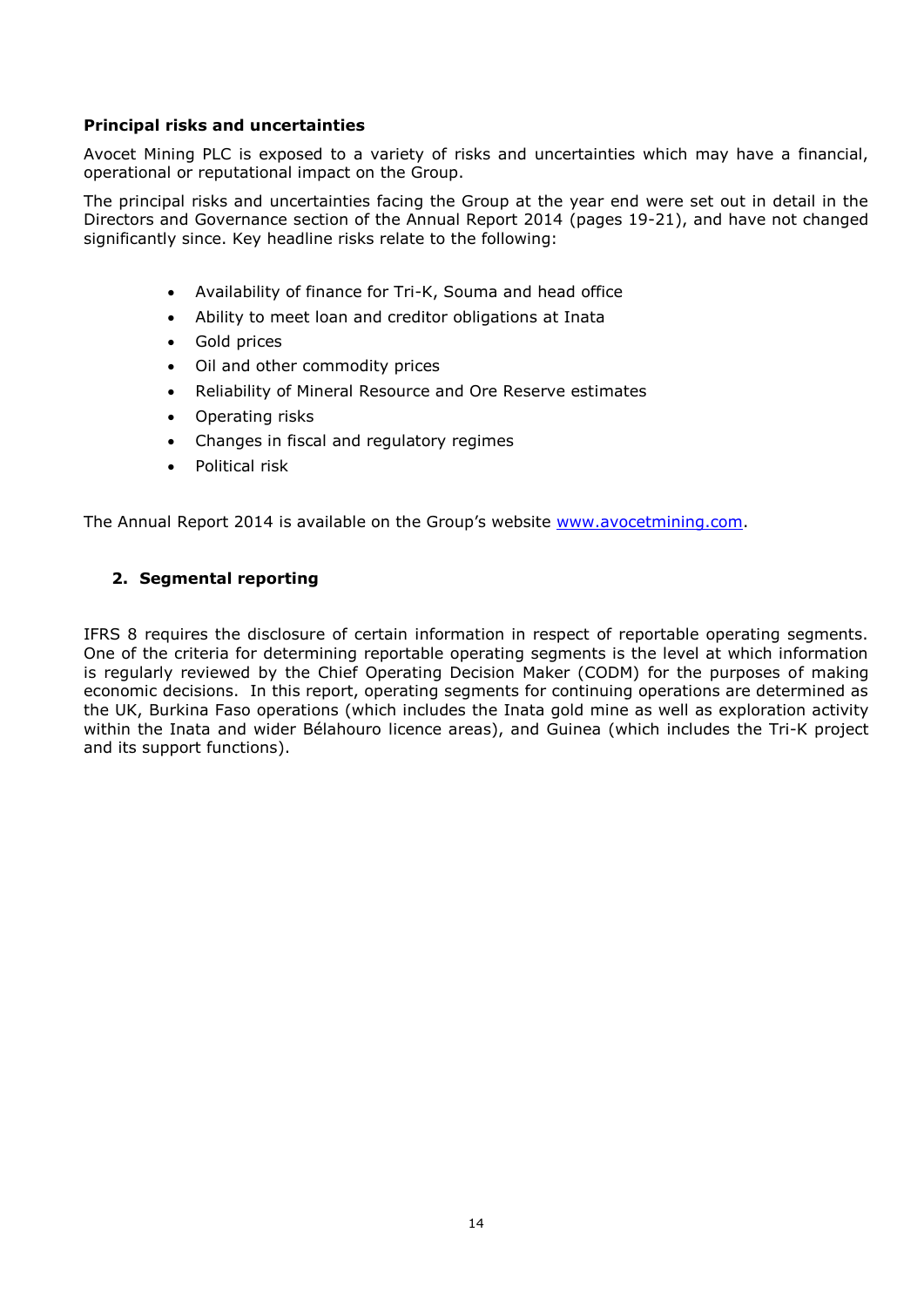## **2. Segmental Reporting**

| For the six months ended 30 June 2015 (unaudited) |     | <b>UK</b>      | <b>Burkina</b><br>Faso | Guinea                   | <b>Total</b>   |
|---------------------------------------------------|-----|----------------|------------------------|--------------------------|----------------|
|                                                   |     | <b>US\$000</b> | <b>US\$000</b>         | <b>US\$000</b>           | <b>US\$000</b> |
| <b>INCOME STATEMENT</b>                           |     |                |                        |                          |                |
| <b>Revenue</b>                                    |     |                | 47,809                 | $\overline{\phantom{a}}$ | 47,809         |
| <b>Cost of Sales</b>                              |     |                | (53, 764)              | (610)                    | (54, 374)      |
| Cash production costs:                            |     |                |                        |                          |                |
| - mining                                          |     |                | (11,607)               | $\blacksquare$           | (11,607)       |
| - processing                                      |     |                | (18, 508)              | $\overline{a}$           | (18, 508)      |
| - overheads                                       |     |                | (7, 555)               |                          | (7, 555)       |
| - royalties                                       |     |                | (3,013)                |                          | (3,013)        |
|                                                   |     |                | (40, 683)              |                          | (40, 683)      |
| Changes in inventory                              |     |                | (6,691)                | $\blacksquare$           | (6, 691)       |
| Expensed exploration and other cost of sales      | (a) |                | (1, 169)               | (521)                    | (1,690)        |
| Depreciation and amortisation                     | (b) |                | (5, 221)               | (89)                     | (5,310)        |
| <b>Gross loss</b>                                 |     |                | (5, 955)               | (610)                    | (6, 565)       |
| Administrative expenses and share based payments  |     | (1, 451)       |                        | $\overline{a}$           | (1, 451)       |
| Share based payments                              |     | (206)          |                        |                          | (206)          |
| Impairment of mining and exploration assets       |     |                | (30,609)               | $\overline{\phantom{a}}$ | (30, 609)      |
| Loss from operations                              |     | (1,657)        | (36, 564)              | (610)                    | (38, 831)      |
| Exchange gains                                    |     | 47             | 4,634                  | $\frac{1}{2}$            | 4,681          |
| Net finance items                                 |     | (1, 107)       | (2,403)                |                          | (3, 510)       |
| Loss before taxation                              |     | (2,717)        | (34, 333)              | (610)                    | (37, 660)      |
| Taxation                                          |     | (19)           | 4,614                  |                          | 4,595          |
| Loss for the period                               |     | (2,736)        | (29, 719)              | (610)                    | (33,065)       |
| <b>Attributable to:</b>                           |     |                |                        |                          |                |
| Equity shareholders of parent company             |     | (2,736)        | (26, 773)              | (610)                    | (30, 119)      |
| Non-controlling interest                          |     |                | (2,946)                | $\overline{\phantom{a}}$ | (2,946)        |
| Loss for the period                               |     | (2,736)        | (29, 719)              | (610)                    | (33,065)       |
| <b>EBITDA</b>                                     | (c) | (1,657)        | (734)                  | (521)                    | (2, 912)       |

(a) Other cost of sales represents costs not directly attributable to production, including exploration expenditure expensed;

(b) Includes amounts in respect of the amortisation of mine closure provision at Inata;

(c) EBITDA represents earnings before exceptional items, finance items, tax, depreciation and amortisation. EBITDA is not defined by IFRS but is commonly used as an indication of underlying cash generation.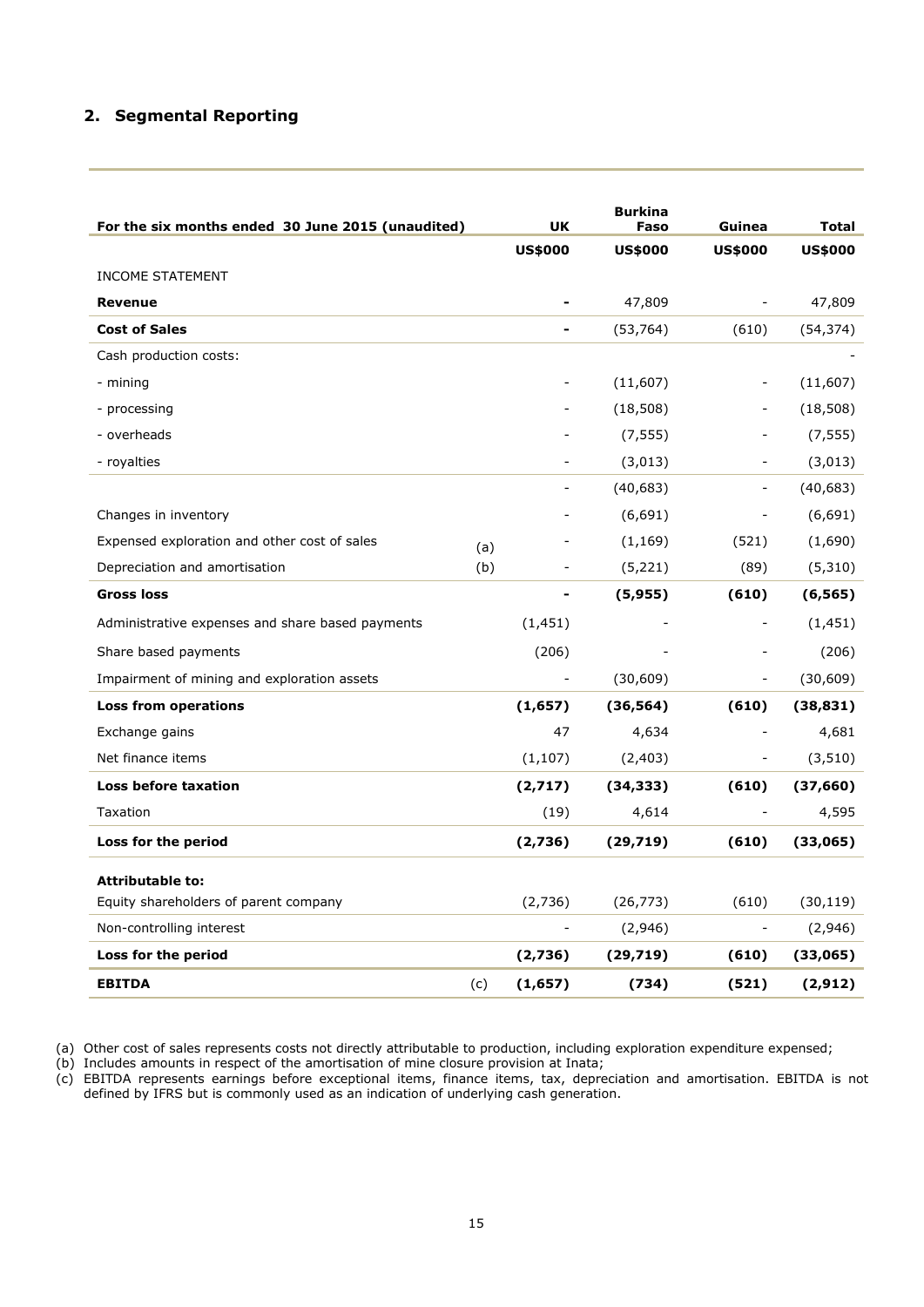## **2. Segmental Reporting (continued)**

| At 30 June 2015 (unaudited)     | <b>UK</b>                | <b>Burkina</b><br>Faso | Guinea         | <b>Total</b>   |
|---------------------------------|--------------------------|------------------------|----------------|----------------|
|                                 | <b>US\$000</b>           | <b>US\$000</b>         | <b>US\$000</b> | <b>US\$000</b> |
| STATEMENT OF FINANCIAL POSITION |                          |                        |                |                |
| Non-current assets              |                          |                        | 18,934         | 18,934         |
| Inventories                     | $\overline{\phantom{a}}$ | 31,386                 | 65             | 31,451         |
| Trade and other receivables     | 256                      | 3,461                  | 42             | 3,759          |
| Cash and cash equivalents       | 166                      | 4,552                  | 128            | 4,846          |
| <b>Total assets</b>             | 422                      | 39,399                 | 19,169         | 58,990         |
| Current liabilities             | (22, 796)                | (55, 823)              | (332)          | (78, 951)      |
| Non-current liabilities         | ۰                        | (34, 028)              | -              | (34, 028)      |
| <b>Total liabilities</b>        | (22,796)                 | (89, 851)              | (332)          | (112, 979)     |
| Net (liabilities)/assets        | (22, 374)                | (50, 452)              | 18,837         | (53,989)       |

| For the six months ended 30 June 2015<br>(unaudited)      |     | UK             | <b>Burkina</b><br>Faso | Guinea                   | <b>Total</b>   |
|-----------------------------------------------------------|-----|----------------|------------------------|--------------------------|----------------|
|                                                           |     | <b>US\$000</b> | <b>US\$000</b>         | <b>US\$000</b>           | <b>US\$000</b> |
| <b>CASH FLOW STATEMENT</b>                                |     |                |                        |                          |                |
| Loss for the period                                       |     | (2,736)        | (29, 719)              | (610)                    | (33,065)       |
| Adjustments for non-cash and non-operating items          | (d) | 1,285          | 27,809                 | (24)                     | 29,070         |
| Movements in working capital                              |     | (2, 181)       | 14,224                 | 901                      | 12,944         |
| Net cash (used in)/generated by operations                |     | (3,632)        | 12,314                 | 267                      | 8,949          |
| Net interest paid                                         |     |                | (2,213)                | $\overline{\phantom{m}}$ | (2,213)        |
| Purchase of property, plant and equipment                 |     |                | (2,663)                |                          | (2,663)        |
| Financing - loan drawdowns                                |     | 3,000          |                        |                          | 3,000          |
| Financing costs - loan repayments                         |     |                | (6, 776)               |                          | (6, 776)       |
| Other cash movements                                      | (e) | 653            | (742)                  | (178)                    | (267)          |
| Total (decrease)/increase in cash and cash<br>equivalents |     | 21             | (80)                   | 89                       | 30             |

(d) Includes depreciation and amortisation, share based payments, taxation in the income statement, and other nonoperating items in the income statement;

(e) Other cash movements include cash flows from financing activities, intragroup transfers, and exchange gains or losses.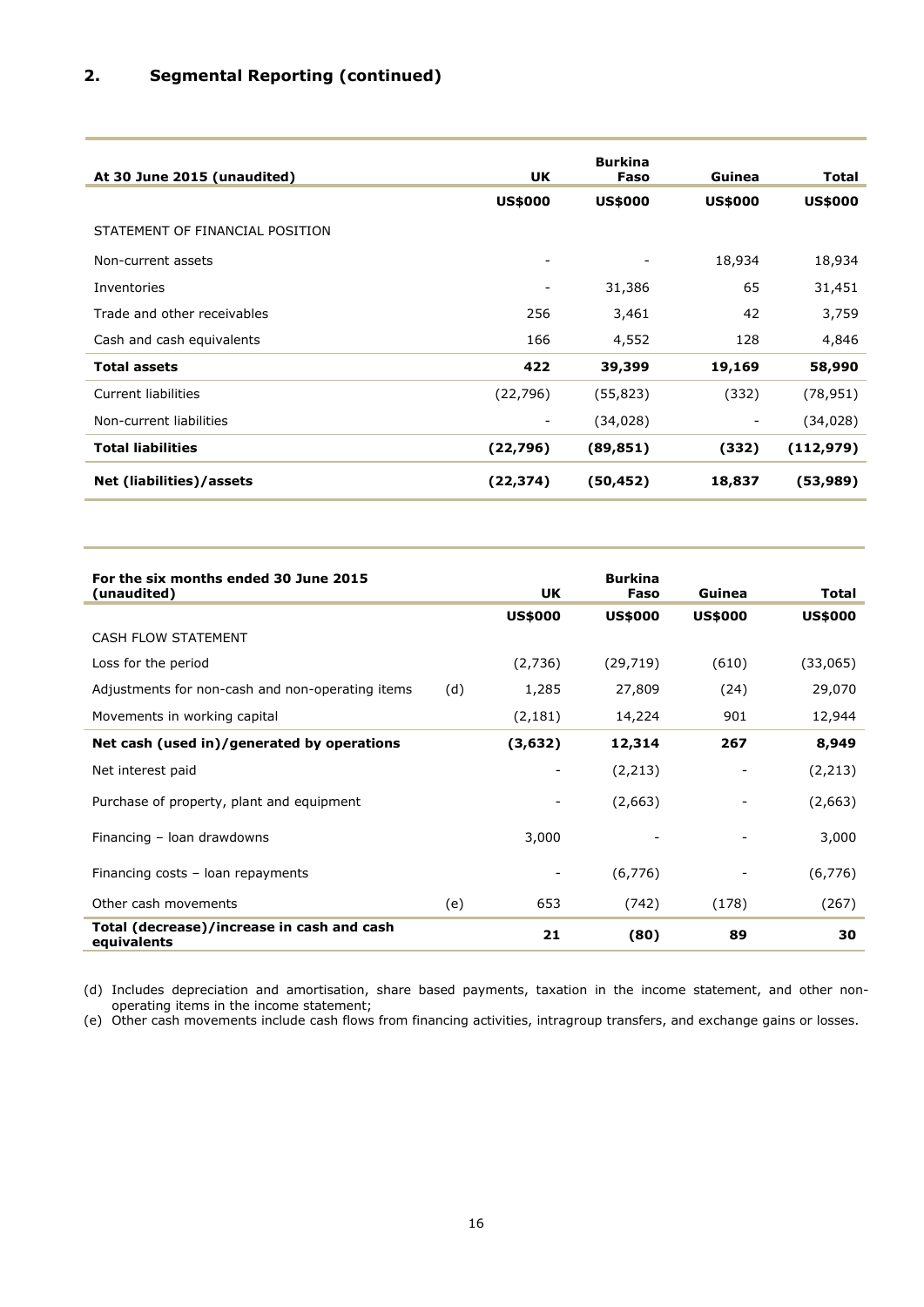## **2. Segmental Reporting (continued)**

| For the six months ended 30 June 2014 (unaudited) |     | UK                       | <b>Burkina</b><br>Faso | Guinea                   | <b>Total</b>   |
|---------------------------------------------------|-----|--------------------------|------------------------|--------------------------|----------------|
|                                                   |     | <b>US\$000</b>           | <b>US\$000</b>         | <b>US\$000</b>           | <b>US\$000</b> |
| <b>INCOME STATEMENT</b>                           |     |                          |                        |                          |                |
| <b>Revenue</b>                                    |     | $\blacksquare$           | 59,353                 | $\blacksquare$           | 59,353         |
| <b>Cost of Sales</b>                              |     | -                        | (71, 684)              | (757)                    | (72,441)       |
| Cash production costs:                            |     |                          |                        |                          |                |
| - mining                                          |     |                          | (21, 741)              | $\overline{\phantom{a}}$ | (21, 741)      |
| - processing                                      |     |                          | (19, 652)              |                          | (19, 652)      |
| - overheads                                       |     |                          | (10, 395)              |                          | (10, 395)      |
| - royalties                                       |     |                          | (4, 011)               |                          | (4, 011)       |
|                                                   |     | -                        | (55, 799)              | $\overline{\phantom{a}}$ | (55, 799)      |
| Changes in inventory                              |     |                          | 722                    |                          | 722            |
| Expensed exploration and other cost of sales      | (a) |                          | (3, 194)               | (757)                    | (3,951)        |
| Depreciation and amortisation                     | (b) |                          | (13, 413)              | $\overline{\phantom{a}}$ | (13, 413)      |
| <b>Gross loss</b>                                 |     | $\blacksquare$           | (12, 331)              | (757)                    | (13,088)       |
| Administrative expenses                           |     | (2, 474)                 |                        | (18)                     | (2, 492)       |
| Share based payments                              |     | (754)                    |                        | $\blacksquare$           | (754)          |
| Impairment of mining and exploration assets       |     |                          | (25,780)               |                          | (25,780)       |
| <b>Loss from operations</b>                       |     | (3, 228)                 | (38, 111)              | (775)                    | (42, 114)      |
| Net finance items                                 |     | (654)                    | (3, 234)               | $\overline{\phantom{a}}$ | (3,888)        |
| Loss before taxation                              |     | (3,882)                  | (41, 345)              | (775)                    | (46,002)       |
| Taxation                                          |     | (12)                     | (9, 576)               | $\overline{\phantom{a}}$ | (9,588)        |
| Loss for the period                               |     | (3,894)                  | (50, 921)              | (775)                    | (55, 590)      |
| <b>Attributable to:</b>                           |     |                          |                        |                          |                |
| Equity shareholders of parent company             |     | (3,894)                  | (48,089)               | (775)                    | (52, 758)      |
| Non-controlling interest                          |     | $\overline{\phantom{a}}$ | (2,832)                | $\overline{\phantom{a}}$ | (2,832)        |
| Loss for the period                               |     | (3,894)                  | (50, 921)              | (775)                    | (55, 590)      |
| <b>EBITDA</b><br>(c)                              |     | (3,228)                  | 1,082                  | (775)                    | (2,921)        |

<sup>(</sup>a) Other cost of sales represents costs not directly attributable to production, including exploration expenditure expensed;

(b) Includes amounts in respect of the amortisation of mine closure provision at Inata;

(c) EBITDA represents earnings before exceptional items, finance items, tax, depreciation and amortisation. EBITDA is not defined by IFRS but is commonly used as an indication of underlying cash generation.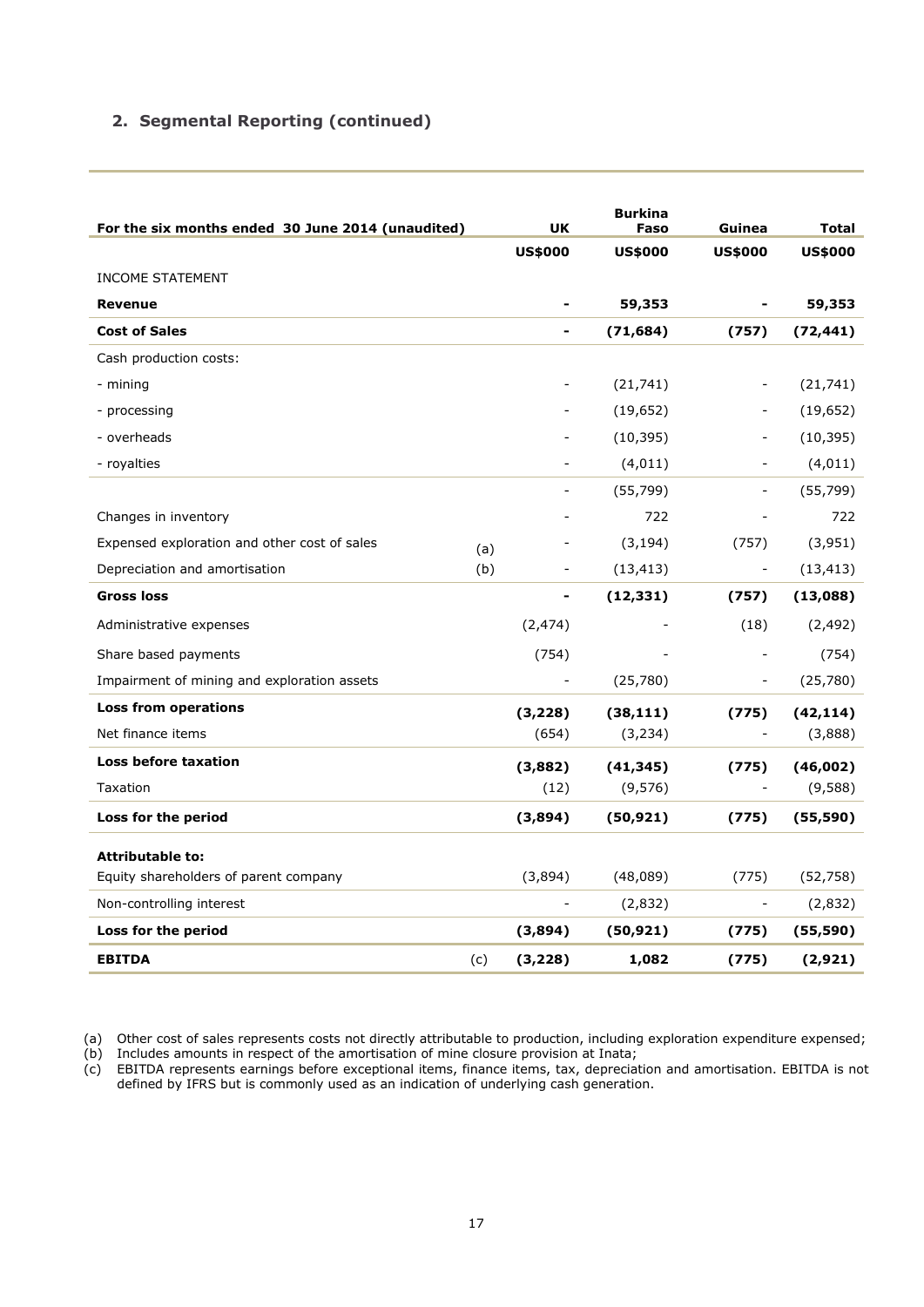| At 30 June 2014 (unaudited)     | <b>UK</b>      | <b>Burkina</b><br>Faso | Guinea         | <b>Total</b>   |
|---------------------------------|----------------|------------------------|----------------|----------------|
|                                 | <b>US\$000</b> | <b>US\$000</b>         | <b>US\$000</b> | <b>US\$000</b> |
| STATEMENT OF FINANCIAL POSITION |                |                        |                |                |
| Non-current assets              |                | 97,537                 | 25,189         | 122,726        |
| Inventories                     |                | 56,161                 | 69             | 56,230         |
| Trade and other receivables     | 528            | 19,201                 | 174            | 19,903         |
| Cash and cash equivalents       | 462            | 9,667                  | 161            | 10,290         |
| <b>Total assets</b>             | 990            | 182,566                | 25,593         | 209,149        |
| <b>Current liabilities</b>      | (18, 259)      | (61, 542)              | (404)          | (80, 205)      |
| Non-current liabilities         | (164)          | (57,064)               |                | (57,228)       |
| <b>Total liabilities</b>        | (18, 423)      | (118, 606)             | (404)          | (137, 433)     |
| Net (liabilities)/assets        | (17, 433)      | 63,960                 | 25,189         | 71,716         |

| For the six months ended 30 June 2014<br>(unaudited)      |     | <b>UK</b>      | <b>Burkina</b><br>Faso | Guinea         | Total          |
|-----------------------------------------------------------|-----|----------------|------------------------|----------------|----------------|
|                                                           |     | <b>US\$000</b> | <b>US\$000</b>         | <b>US\$000</b> | <b>US\$000</b> |
| <b>CASH FLOW STATEMENT</b>                                |     |                |                        |                |                |
| Loss for the period                                       |     | (3,894)        | (50, 921)              | (775)          | (55, 590)      |
| Adjustments for non-cash and non-operating items          | (d) | 1,418          | 52,575                 |                | 53,993         |
| Movements in working capital                              |     | (213)          | 5,633                  | 544            | 5,964          |
| Net cash (used in)/generated by operations                |     | (2,689)        | 7,287                  | (231)          | 4,367          |
| Net interest paid                                         |     | (755)          | (2,809)                |                | (3, 564)       |
| Purchase of property, plant and equipment                 |     | -              | (6,868)                |                | (6,868)        |
| Deferred exploration expenditure                          |     |                |                        | (28)           | (28)           |
| Financing costs - loan repayments                         |     |                | (5, 353)               |                | (5, 353)       |
| Financing - VAT advances                                  |     |                | 6,948                  |                | 6,948          |
| Other cash movements                                      | (e) | (21)           | (725)                  | 333            | (413)          |
| Total (decrease)/increase in cash and cash<br>equivalents |     | (3, 465)       | (1,520)                | 74             | (4, 911)       |

(d) Includes depreciation and amortisation, share based payments, taxation in the income statement, and other nonoperating items in the income statement;

(e) Other cash movements include cash flows from financing activities, intragroup transfers, and exchange gains or losses.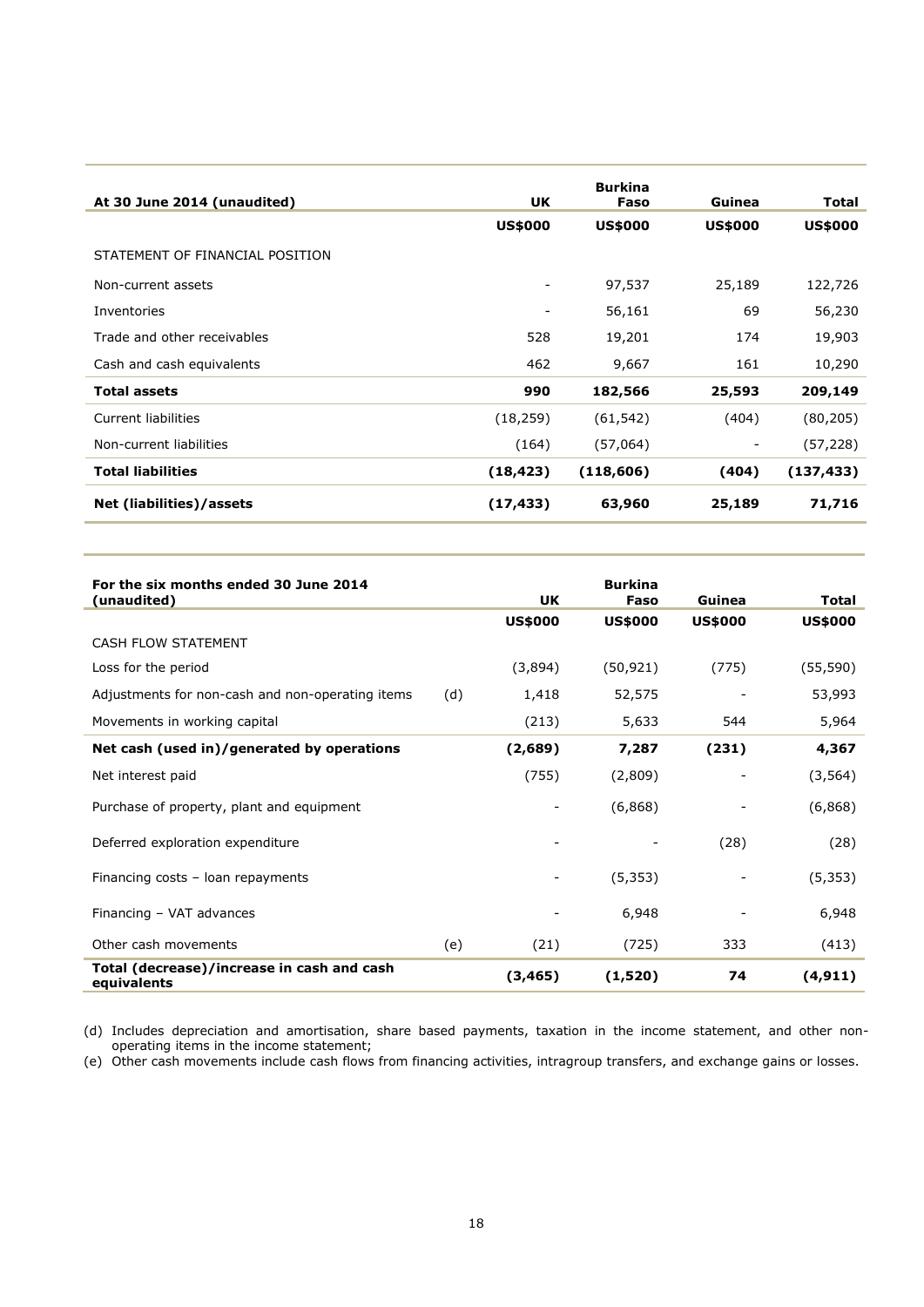## **3. Exceptional items**

|                                   | 30 June 2015<br>(six months)<br><b>Unaudited</b> | 30 June 2014<br>(six months)<br>Unaudited |
|-----------------------------------|--------------------------------------------------|-------------------------------------------|
|                                   | <b>US\$000</b>                                   | US\$000                                   |
| Impairment of Inata mining assets | (30, 609)                                        | (25,780)                                  |
| <b>Exceptional loss</b>           | (30, 609)                                        | (25,780)                                  |

#### **Impairments of Inata mining assets at 30 June 2015**

In June 2015, the Company revised its near term gold price assumptions down to US\$1,100 per ounce (from US\$1,200 per ounce at 31 December 2014) for 2015-2017, the period covered by the Inata life of mine. This factor, together with the production associated with the complex ore types which remain to be processed in the life of mine, were considered by management to be an indication of impairment of the Inata cash generating unit.

The combined impact of lower gold price assumptions, together with a mine life which is now six months shorter than at 31 December 2014, have led the Company to recognise an impairment of US\$30.6 million at 30 June 2015.

Further details are provided in note 8.

#### **Impairments of Inata mining assets at 30 June 2014**

In June 2014, Avocet recognised a US\$25.8 million impairment of non–current mining assets in respect of the Inata Gold Mine driven by changes to the Life of Mine Plan (LoMP). Further details are provided in note 8.

#### **4. EBITDA**

Earnings before interest, tax, depreciation and amortisation (EBITDA) represents profit before depreciation/amortisation, interest and taxes, as well as excluding any exceptional items.

|                      | 30 June 2015<br>(six months)<br><b>Unaudited</b> | 30 June 2014<br>(six months)<br>Unaudited |
|----------------------|--------------------------------------------------|-------------------------------------------|
|                      | <b>US\$000</b>                                   | US\$000                                   |
| Loss before taxation | (37, 660)                                        | (46,002)                                  |
| Exceptional items    | 30,609                                           | 25,780                                    |
| Depreciation         | 5,310                                            | 13,413                                    |
| Exchange gain        | (4,681)                                          | (7)                                       |
| Net finance expense  | 3,510                                            | 3,895                                     |
| <b>EBITDA</b>        | (2, 912)                                         | (2,921)                                   |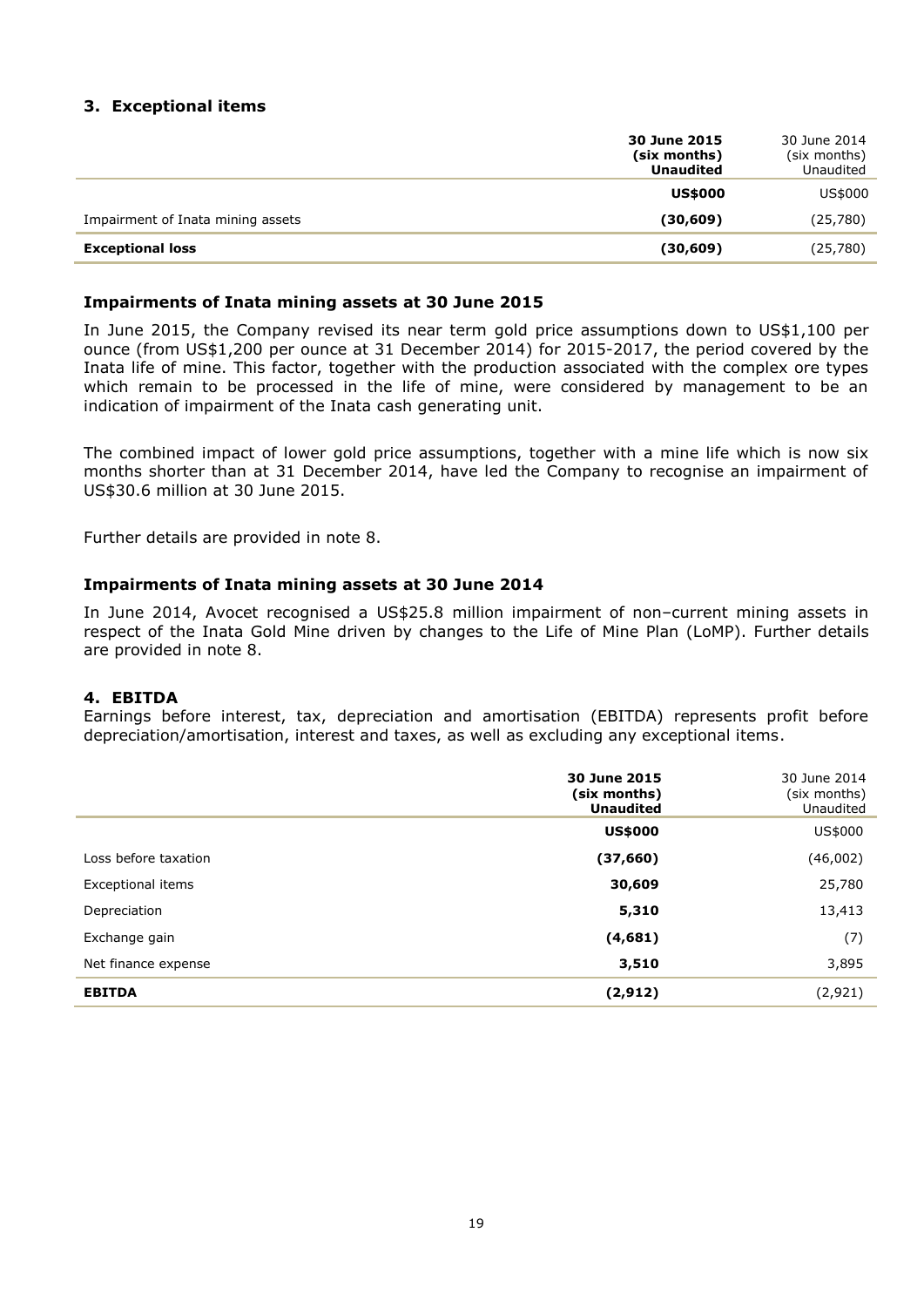## **5. Earnings per Share**

Earnings per share are analysed in the table below.

|                                                                       | 30 June 2015<br>(six months)<br><b>Unaudited</b> | 30 June 2014<br>(six months)<br>Unaudited |
|-----------------------------------------------------------------------|--------------------------------------------------|-------------------------------------------|
|                                                                       | <b>Shares</b>                                    | Shares                                    |
| Weighted average number of shares in issue for the period             |                                                  |                                           |
| - number of shares with voting rights                                 | 209,496,710                                      | 199,104,701                               |
| - effect of share options in issue $^1$                               |                                                  |                                           |
| - total used in calculation of diluted earnings per share             | 209,496,710                                      | 199,104,701                               |
|                                                                       |                                                  |                                           |
|                                                                       | <b>US\$000</b>                                   | US\$000                                   |
| Earnings per share                                                    |                                                  |                                           |
| Loss for the period                                                   | (33,065)                                         | (55, 590)                                 |
| Less non-controlling interest                                         | 2,946                                            | 2,832                                     |
| Loss for the period attributable to equity shareholders of the parent | (30, 119)                                        | (52, 758)                                 |
| Loss per share                                                        |                                                  |                                           |
| - basic (cents per share)                                             | (14.38)                                          | (26.50)                                   |
| - diluted (cents per share) $1$                                       | (14.38)                                          | (26.50)                                   |

<sup>1</sup> As a result of the loss for each period, in calculating the diluted earnings per share the effect of share options in issue has been ignored for the 6 months ended 30 June 2015 and for the 6 months ended 30 June 2014.

#### **6. Intangible assets**

Intangible assets represent deferred exploration expenditure. The movement in the period is analysed below:

|                             | <b>Burkina Faso</b><br><b>US\$000</b> | Guinea<br><b>US\$000</b> | <b>Total</b><br><b>US\$000</b> |
|-----------------------------|---------------------------------------|--------------------------|--------------------------------|
| At 1 January 2015 (audited) | $\overline{\phantom{a}}$              | 17,206                   | 17,206                         |
| Movement                    | $\overline{\phantom{a}}$              | $\overline{\phantom{a}}$ |                                |
| At 30 June 2015 (unaudited) | $\blacksquare$                        | 17,206                   | 17,206                         |

Intangible assets in Guinea consist of capitalised exploration and development costs in respect of the Tri-K project. No costs were capitalised during the six months to 30 June 2015.

The Company's exploration assets in Burkina Faso and Mali were impaired to nil in previous periods.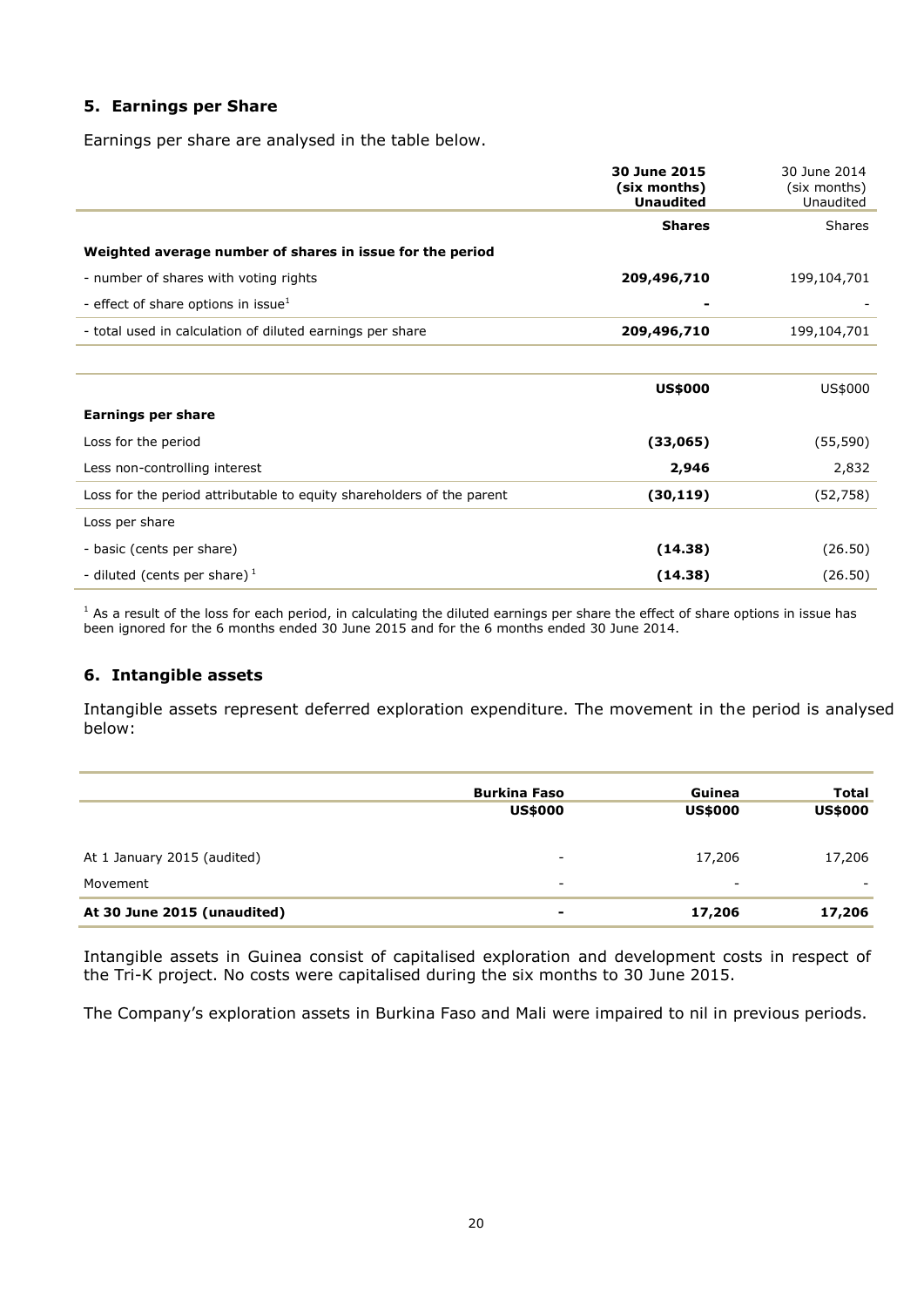### **7. Property, plant and equipment**

|                                |             |                              | Mining                               |                                       |                                           |                            |                |
|--------------------------------|-------------|------------------------------|--------------------------------------|---------------------------------------|-------------------------------------------|----------------------------|----------------|
|                                |             | Mine<br>development<br>costs | <b>Plant and</b><br><b>Machinery</b> | Vehicles,<br>fixtures, &<br>equipment | <b>Exploration</b><br>property &<br>plant | <b>Office</b><br>equipment |                |
| Six months ended               |             |                              | <b>Burkina</b>                       | <b>Burkina</b>                        |                                           |                            |                |
| 30 June 2015                   | <b>Note</b> | <b>Burkina Faso</b>          | Faso                                 | Faso                                  | Guinea                                    | <b>UK</b>                  | <b>Total</b>   |
|                                |             | <b>US\$000</b>               | <b>US\$000</b>                       | <b>US\$000</b>                        | <b>US\$000</b>                            | <b>US\$000</b>             | <b>US\$000</b> |
| Cost                           |             |                              |                                      |                                       |                                           |                            |                |
| At 1 January 2015<br>(audited) |             | 76,114                       | 45,035                               | 60,813                                | 3,095                                     | 770                        | 185,827        |
| Additions                      |             | 1,971                        | 692                                  |                                       |                                           |                            | 2,663          |
| Impairment of mining<br>assets | 8           | (1,665)                      | (8,078)                              | (18, 632)                             |                                           | $\overline{\phantom{a}}$   | (28, 375)      |
| At 30 June 2015<br>(unaudited) |             | 76,420                       | 37,649                               | 42,181                                | 3,095                                     | 770                        | 160,115        |
| <b>Depreciation</b>            |             |                              |                                      |                                       |                                           |                            |                |
| At 1 January 2015<br>(audited) |             | 76,114                       | 36,163                               | 38,752                                | 1,278                                     | 770                        | 153,077        |
| Charge for the period          |             | 306                          | 1,486                                | 3,429                                 | 89                                        |                            | 5,310          |
| At 30 June 2015<br>(unaudited) |             | 76,420                       | 37,649                               | 42,181                                | 1,376                                     | 770                        | 158,387        |
| <b>Net Book Value</b>          |             |                              |                                      |                                       |                                           |                            |                |
| At 30 June 2015<br>(unaudited) |             |                              |                                      |                                       | 1,728                                     | -                          | 1,728          |
| At 1 January 2015<br>(audited) |             |                              | 8,872                                | 22,061                                | 1,817                                     | $\overline{\phantom{a}}$   | 32,750         |

### **8. Impairments**

#### **Impairments at 30 June 2015**

In accordance with IAS 36 Impairment of Assets, at each reporting date the Company assesses whether there are any indicators of impairment of non-current assets. When circumstances or events indicate that non-current assets may be impaired, these assets are reviewed in detail to determine whether their carrying value is higher than their recoverable value, and, where this is the result, an impairment is recognised. Recoverable value is the higher of value in use (VIU) and fair value less costs to sell. VIU is estimated by calculating the present value of the future cash flows expected to be derived from the asset cash generating unit (CGU). Fair value less costs to sell is based on the most reliable information available, including market statistics and recent transactions. The Inata mine has been identified as the CGU. This includes all tangible non-current assets, intangible exploration assets, and net current assets excluding cash.

In June 2015, the Company revised its near term gold price assumptions down to US\$1,100 per ounce (from US\$1,200 per ounce at 31 December 2014) for 2015-2017, the period covered by the current Inata life of mine. These lower gold prices, together with the production uncertainties associated with the complex ore types which remain to be processed in the life of mine, were considered by management to be an indication of impairment of the Inata cash generating unit.

The combined impact of lower gold price assumptions, together with a current mine life which is six months shorter than at 31 December 2014, have led the Company to recognise an impairment of US\$30.6 million at 30 June 2015.

US\$28.4 million of this impairment has been set against the carrying value of the fixed assets of Inata (which have been reduced to nil in the Balance Sheet), with the remaining US\$2.2 million set against the value of the stockpiled ore.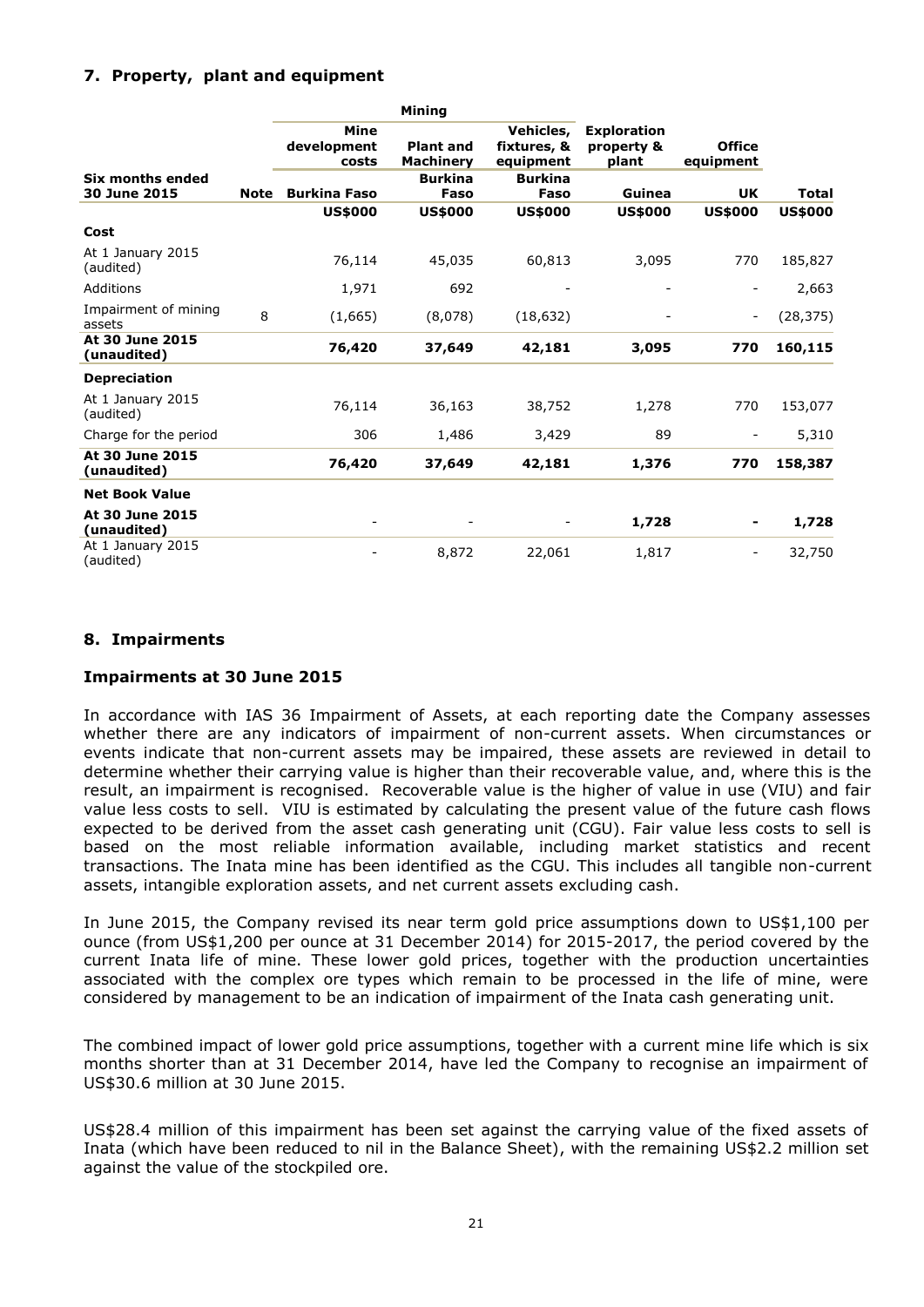When calculating the VIU, certain assumptions and estimates were made. Changes in these assumptions can have a significant effect on the recoverable amount and therefore the value of the impairment recognised. Should there be a change in the assumptions which indicated the impairment, this could lead to a revision of recorded impairment losses in future periods. The key assumptions are outlined in the following table.

| <b>Assumption</b>       | Judgements                                                                                                                                                                                                                                                | <b>Sensitivity</b>                                                                                                                                                            |
|-------------------------|-----------------------------------------------------------------------------------------------------------------------------------------------------------------------------------------------------------------------------------------------------------|-------------------------------------------------------------------------------------------------------------------------------------------------------------------------------|
| Timing of cash flows    | Cash flows were forecast over the current<br>life of the mine, which forecasts mining<br>activities to occur until April 2017, with a<br>further four months during which stockpiles<br>would be processed and rehabilitation costs<br>would be incurred. | An extension or shortening of the mine life<br>would result in a corresponding increase or<br>decrease in impairment, the extent of<br>which it was not possible to quantify. |
| <b>Production costs</b> | Production costs were forecast based on<br>detailed assumptions, including staff costs,<br>consumption<br>of fuel<br>and<br>reagents,<br>maintenance,<br>administration<br>and<br>and<br>support costs.                                                   | A change of 10% in production costs<br>excluding royalties would vary the pre-tax<br>impairment<br>attributable<br>US\$15.1<br>by<br>$m$ illion $^1$ .                        |
| Gold price              | A gold price of US\$1,100 per ounce has<br>been assumed.                                                                                                                                                                                                  | change of 10% in the gold price<br>A<br>would<br>the<br>assumption<br>vary<br>pre-tax<br>impairment recognised in the year by<br>$US$18.1$ million <sup>1</sup> .             |
| Discount rate           | A discount rate of 20% (pre-tax) was used<br>VIU estimation,<br>the<br>based<br>in<br><sub>on</sub><br>estimations of Avocet's cost of capital,<br>adjusted for specific risk factors related to<br>including liquidity and production<br>Inata<br>risks. | An increase in the discount rate of five<br>percentage points would decrease the pre-<br>tax impairment recognised in the year by<br>$US$0.1$ million <sup>1</sup> .          |
| Gold production         | The current life of mine plan shows total<br>gold production of 0.21 million ounces.                                                                                                                                                                      | A 10% change in ounces produced would<br>vary the pre-tax impairment recognised in<br>the year by US\$18.1 million <sup>1</sup> .                                             |

 $^1$  Sensitivities provided are on a 100% basis, pre-tax. 10% of the post-tax impairment would be attributed to the non-controlling interest.

While a lower gold price has been assumed for 2015-17, the period of Inata's current life of mine, the Company has retained its longer term gold price assumption of US\$1,200 per ounce, in line with market consensus. Gold production from Tri-K is expected to be sold at these prices, and accordingly cashflow assumptions for the project are unchanged. Management therefore believes that no indication of impairment exists for these assets.

#### **Impairments at 30 June 2014**

In June 2014, Avocet recognised a US\$25.8 million impairment of non–current mining assets in respect of the Inata Gold Mine driven by changes to the Life of Mine Plan (LoMP).

When calculating the VIU, certain assumptions and estimates were made. Changes in these assumptions can have a significant effect on the recoverable amount and therefore the value of the impairment recognised. Should there be a change in the assumptions which indicated the impairment, this could lead to a revision of recorded impairment losses in future periods. The key assumptions used at that time are outlined below: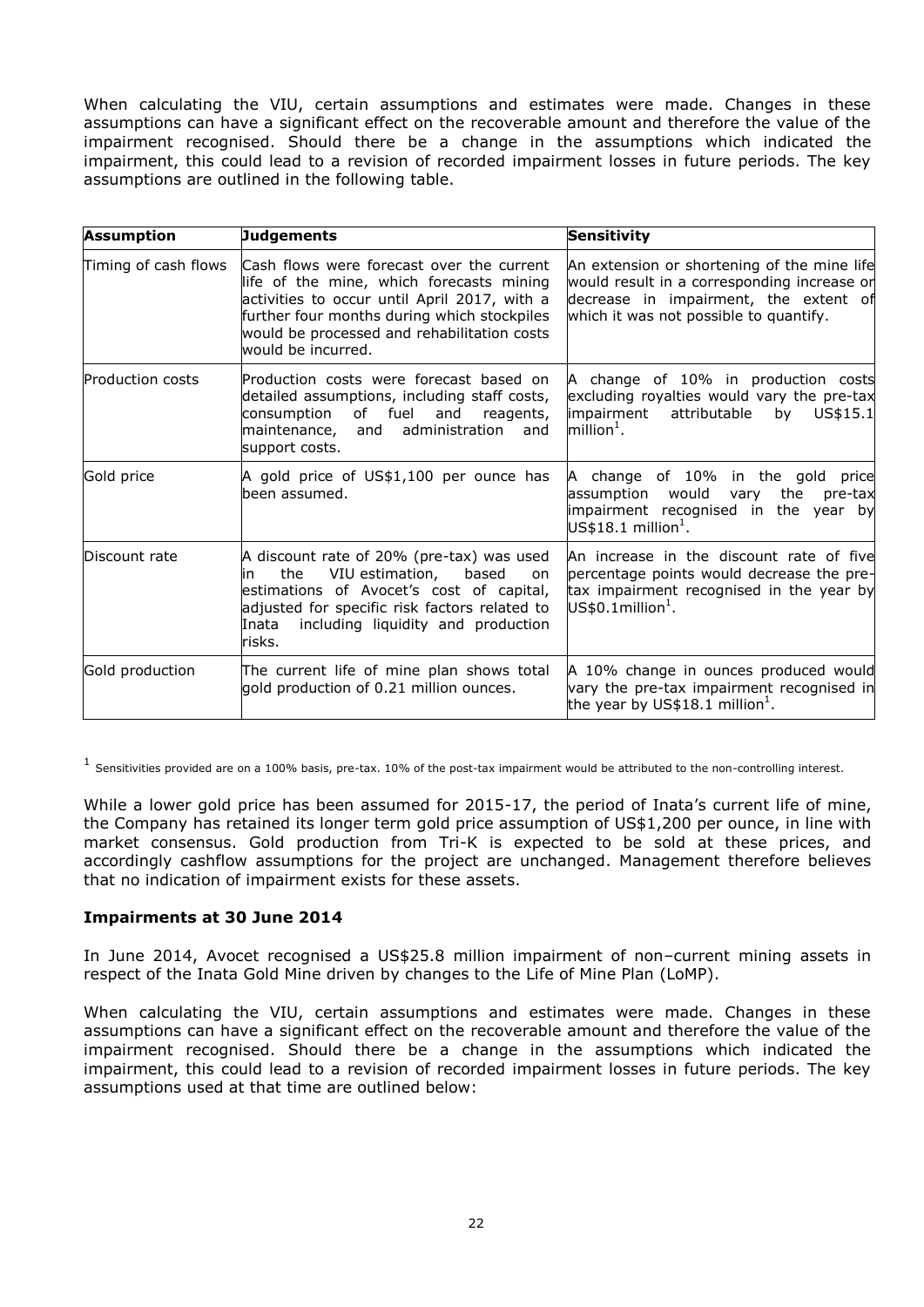| <b>Assumption</b>       | <b>Judgements</b>                                                                                                                                                                                                                                                                  | <b>Sensitivity</b>                                                                                                                                                                                                 |
|-------------------------|------------------------------------------------------------------------------------------------------------------------------------------------------------------------------------------------------------------------------------------------------------------------------------|--------------------------------------------------------------------------------------------------------------------------------------------------------------------------------------------------------------------|
| Timing of cash<br>flows | Cash flows were forecast over the expected<br>life of the mine. The life of mine plan<br>forecasts at the time showed mining<br>activities to continue until 2018, with a<br>further 17 months during which stockpiles<br>would be processed and rehabilitation costs<br>incurred. | An extension or shortening of the mine life<br>would have resulted in a corresponding<br>decrease<br>lincrease<br>or<br>in impairment, the extent of which it was<br>not possible to quantify.                     |
| <b>Production costs</b> | Production costs were forecasted based on<br>detailed assumptions, including staff costs,<br>consumption<br>of fuel<br>and<br>reagents,<br>maintenance, and administration and support<br>costs.                                                                                   | A change in production costs of 10% would<br>have increased or decreased the pre-tax<br>impairment<br>by<br>attributable<br>US\$56.5<br>million $^1$ .                                                             |
| Gold price              | Analyst consensus prices were used for the<br>forecast of revenue from gold sales, based on<br>an average consensus at July 2013 for the<br>period<br>2013-2021. Prices ranged from US\$1,278<br>per ounce in 2013 to US\$1,230 in 2015, and<br>US\$1,260 per ounce from 2016.     | A change of 10% in the gold price<br>assumption would<br>have increased<br>or<br>decreased the pre-tax impairment<br>by<br>US\$69.0 million $^1$ .                                                                 |
| Discount rate           | A discount rate of 10% (pre-tax) was used in<br>the VIU estimation.                                                                                                                                                                                                                | A change in the discount rate of one<br>percentage point would have increased or<br>decreased<br>the<br>pre-tax<br>impairment<br>recognised by US\$6.7 million $^1$ .                                              |
| Gold production         | The life of mine plan was based on gold<br>production of 0.96 million for the Inata Mine.                                                                                                                                                                                          | A 10% increase or decrease in ounces<br>produced, compared with the life of mine<br>gold production, would have increased or<br>decreased<br>the<br>pre-tax<br>impairment<br>recognised by US\$81.8 million $^1$ . |

 $1$  Sensitivities provided are on a 100% basis, pre-tax. 10% of the post-tax impairment would be attributed to the non-controlling interest.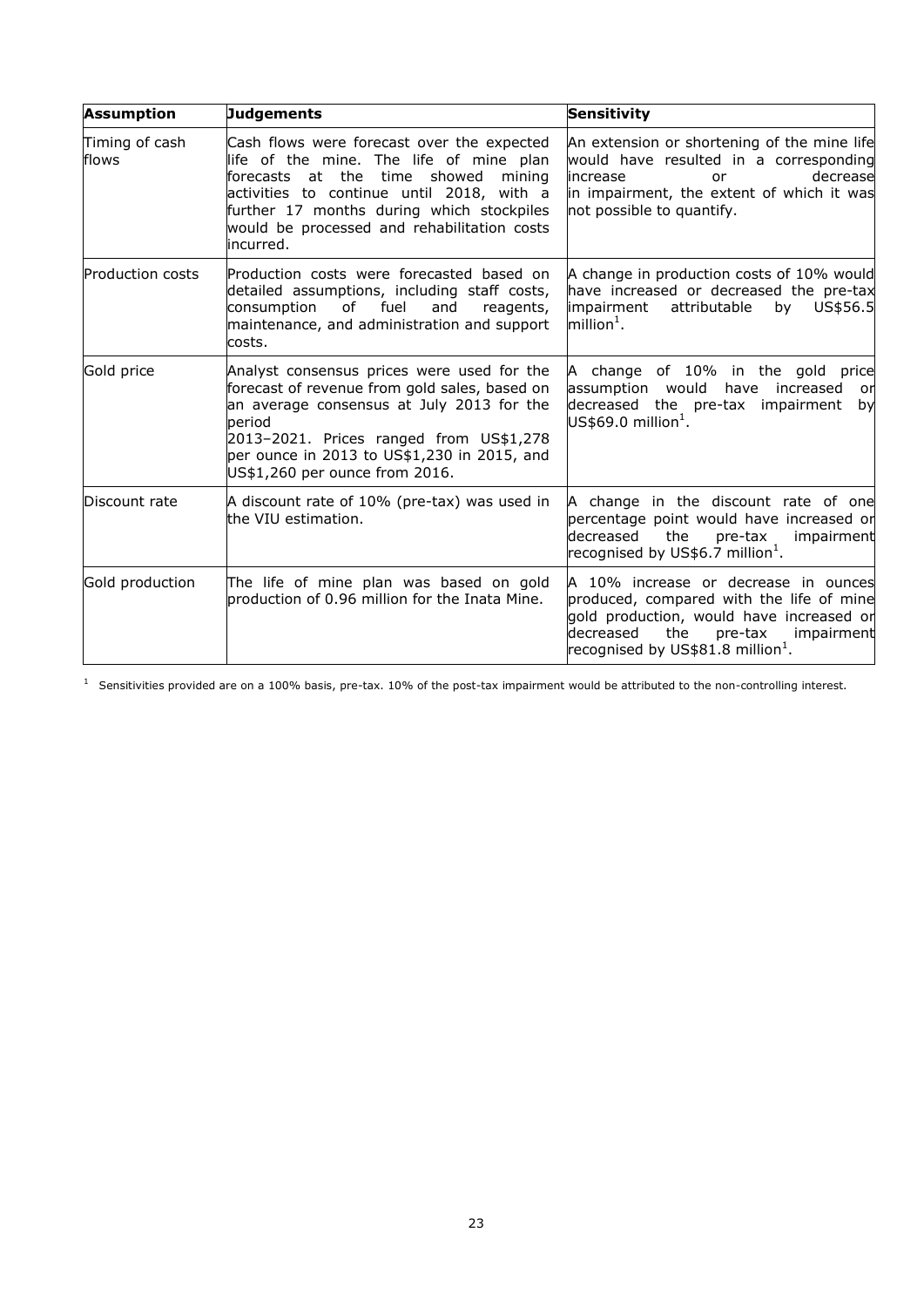## **9. Inventories**

|                  | 30 June 2015<br><b>Unaudited</b> | 31 December<br>2014<br>Audited |
|------------------|----------------------------------|--------------------------------|
|                  | <b>US\$000</b>                   | US\$000                        |
| Consumables      | 13,231                           | 13,858                         |
| Work in progress | 17,175                           | 24,694                         |
| Finished goods   | 1,045                            | 2,452                          |
|                  | 31,451                           | 41,004                         |

Work in progress includes ore in stockpiles and gold in circuit, while finished goods represents gold in transit or undergoing refinement, prior to sale.

An impairment of US\$2.2 million was recognised against Work in progress inventory at 30 June 2015, in respect of the ore stockpile.

#### **10. Trade and other receivables**

|                                  | 30 June 2015     | 31 December<br>2014 |
|----------------------------------|------------------|---------------------|
|                                  | <b>Unaudited</b> | Audited             |
|                                  | <b>US\$000</b>   | US\$000             |
| Payments in advance and deposits | 931              | 2,296               |
| <b>VAT</b>                       | 1,629            | 4,682               |
| Prepayments                      | 1,199            | 1,524               |
|                                  | 3,759            | 8,502               |

#### **11. Cash and cash equivalents**

|                           | 30 June 2015<br><b>Unaudited</b> | 31 December<br>2014<br>Audited |
|---------------------------|----------------------------------|--------------------------------|
|                           | <b>US\$000</b>                   | US\$000                        |
| Cash at bank and in hand  | 4,846                            | 4,816                          |
| Cash and cash equivalents | 4,846                            | 4,816                          |

Included within the cash balance of US\$4.8 million at 30 June 2016 was US\$3.9 million of restricted cash, representing a US\$2.1 million minimum account balance held in relation to the Ecobank loan, and US\$1.8 million relating to amounts held on restricted deposit in Burkina Faso for the purposes of environmental rehabilitation work, as required by the terms of the Inata mining licence.

In FCFA terms, these restricted cash balances remain unchanged since 31 December 2014, however have decreased in US dollar terms due to a weakening of the FCFA during the first half of 2015.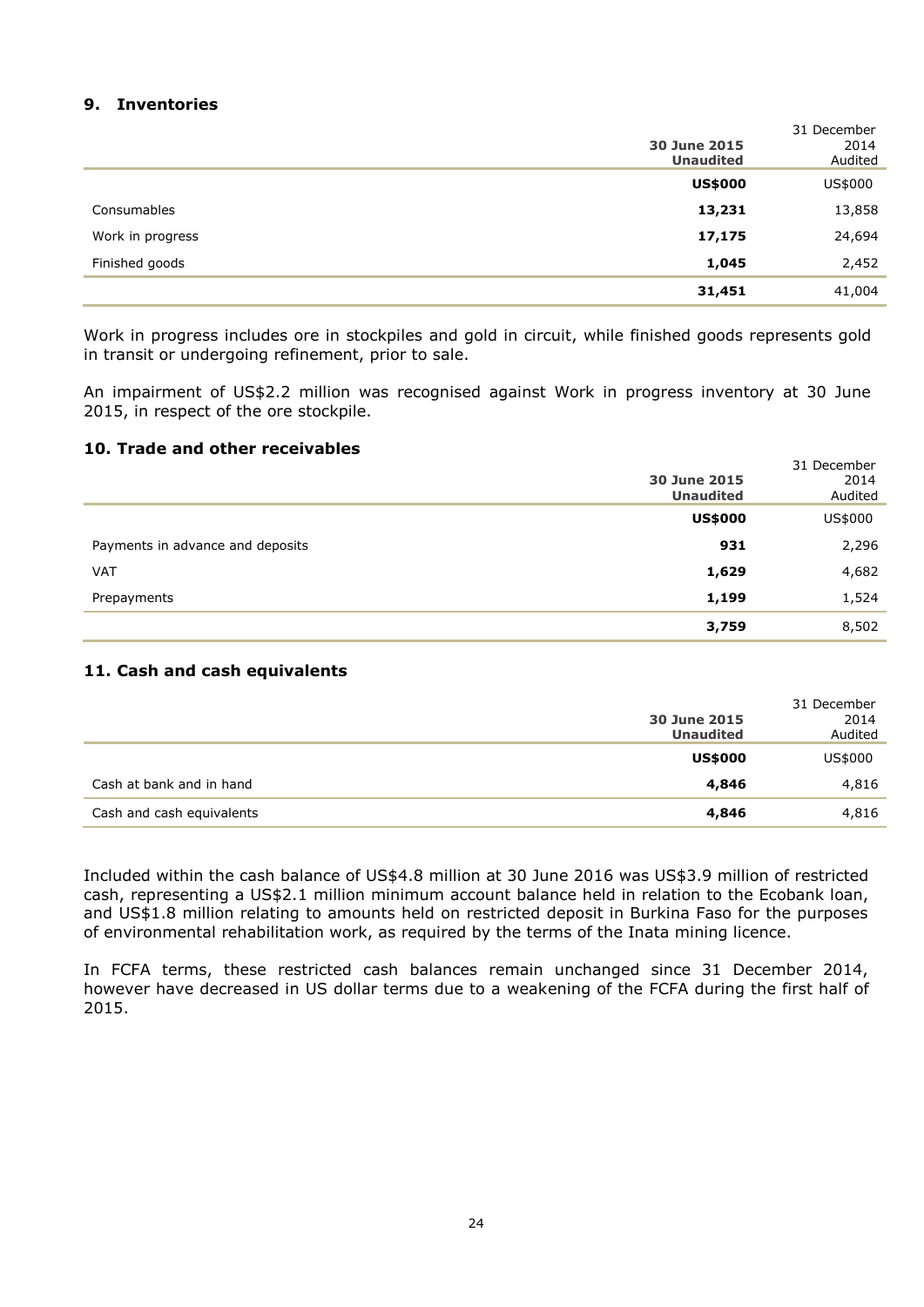## **12. Other financial liabilities**

|                                                  | 30 June 2015<br><b>Unaudited</b> | 31 December<br>2014<br>Audited |
|--------------------------------------------------|----------------------------------|--------------------------------|
|                                                  | <b>US\$000</b>                   | US\$000                        |
| <b>Current liabilities</b>                       |                                  |                                |
| Interest-bearing debt                            | 32,496                           | 31,679                         |
| Finance lease liabilities                        | 631                              | 715                            |
| Warrant on company equity                        | 254                              | 254                            |
| <b>Total current other financial liabilities</b> | 33,381                           | 32,648                         |

|                                                      |                  | 31 December |
|------------------------------------------------------|------------------|-------------|
|                                                      | 30 June 2015     | 2014        |
|                                                      | <b>Unaudited</b> | Audited     |
|                                                      | <b>US\$000</b>   | US\$000     |
| <b>Non-current liabilities</b>                       |                  |             |
| Interest-bearing debt                                | 26,496           | 34,524      |
| Finance lease liabilities                            | 1,072            | 1,378       |
| <b>Total non-current other financial liabilities</b> | 27,568           | 35,902      |
|                                                      |                  |             |
| <b>Total other financial liabilities</b>             | 60,949           | 68,550      |
|                                                      |                  |             |

#### **Interest-bearing debt**

Interest-bearing debt includes US\$20.6 million in respect of loans due to an affiliate of Elliott Associates, the Company's largest shareholder, US\$36.1 million in respect of a loan due to Ecobank, and US\$2.3 million of net advances from Ecobank, secured on VAT recoverable amounts which have been confirmed but not yet settled by the Burkina Faso government.

#### **Elliott loan**

The US\$20.6 million Elliott debt held at 30 June 2015 consisted of a loan of US\$15.0 million drawn down in March 2013 (the 'First Loan'), and two further loans of US\$1.5 million each, drawn down in January and April 2015 (the 'Second Loan' and 'Third Loan' respectively). Accrued interest on these loans amounted to US\$2.6 million.

As all three loans are on demand, they have been classified under Current Liabilities. The First Loan is secured against the Tri-K assets in Guinea, while the Second and Third Loans were unsecured at 30 June 2015.

Although the Third Loan was initially unsecured, a condition of its drawdown was that the Company would seek shareholder approval for its replacement with a secured facility. On 19 June 2015, a resolution was passed at a General Meeting of shareholders approving the drawdown of a secured loan of up to US\$2.4 million, of which US\$1.5 million was to be used to repay the unsecured facility drawn down in April 2015, with a further US\$0.6 million to be made available for corporate purposes, and US\$0.3 million to cover the costs of putting the security in place.

The security over certain Group assets in Burkina Faso was duly approved by the relevant authorities and US\$2.0 million under the secured Third Loan facility was drawn down on 3 August 2015. The availability and draw down of the remaining US\$0.4 million under this facility are at Elliott's discretion.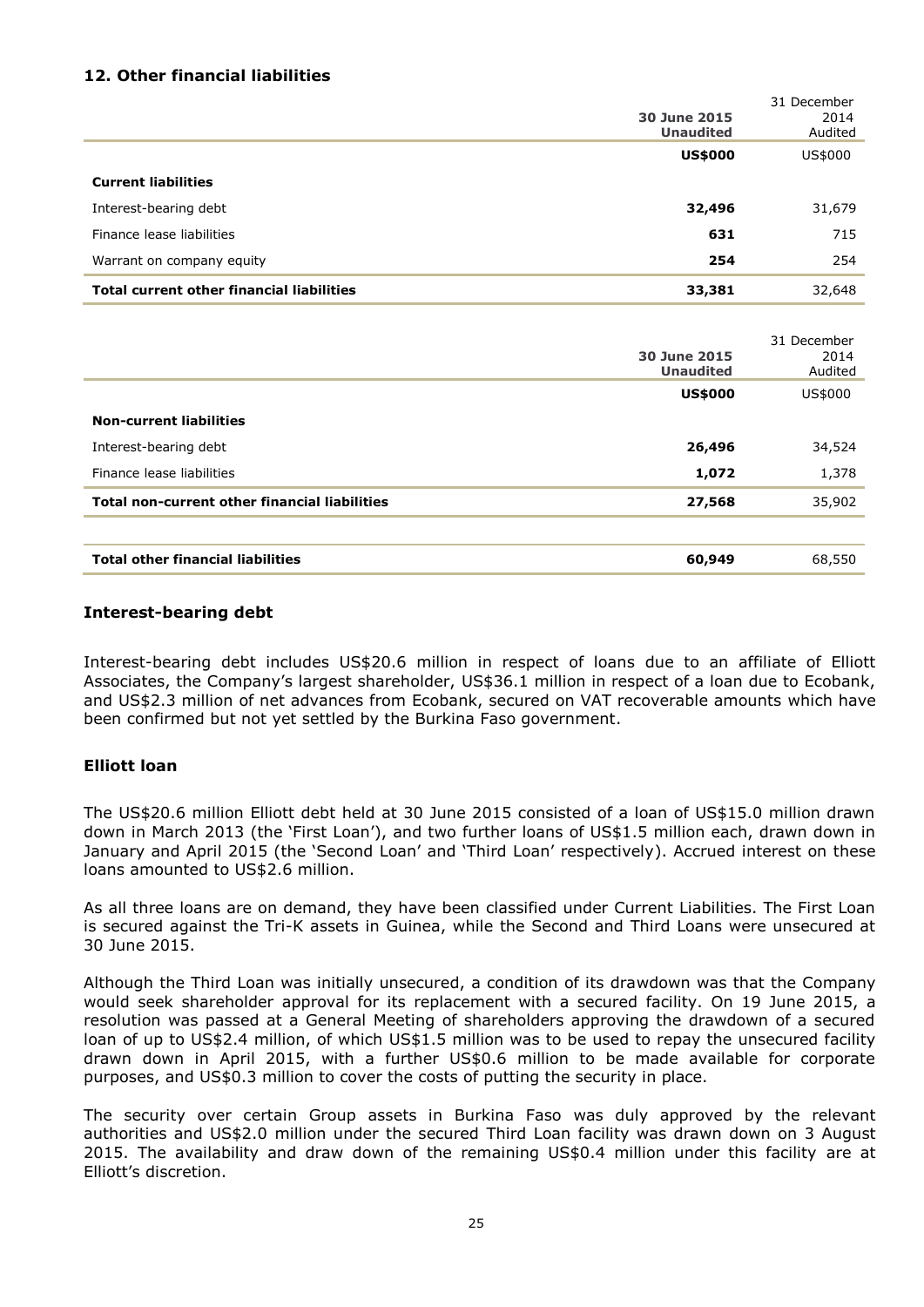The assets secured by this Third Loan include shares in various group subsidiaries, intra-group loans, and gold inventory at the Inata mine. Further details of the terms of this facility are set out in the circular of 22 May 2015, and subsequent press releases.

#### **Ecobank Inata loan**

At 30 June 2015, a loan balance of US\$36.1 million was due in respect of a medium term loan facility with Ecobank Burkina Faso ("Ecobank"), which was drawn down in October 2013. The loan amount was provided and held in FCFA, which is the legal currency of Burkina Faso. The Ecobank loan was provided to the Company's 90% subsidiary, Société des Mines de Bélahouro SA ("SMB"), which owns the Inata mine.

The Ecobank facility has a five year term and bears an interest rate of 8% per annum. Ecobank has the right to secure the balance against certain of the assets of SMB. Monthly debt service payments of 0.6 billion FCFA (currently equal to US\$1.1 million) comprising interest and principal will continue for the 60 month duration of the loan. The facility requires that an amount equal to two months' payments, 1.3 billion FCFA (currently equal to US\$2.1 million), be held as a debt service reserve account. Subject to the debt service reserve account requirement, there are no restrictions on SMB's use of loan proceeds or cash flow generated, including the transfer of funds from SMB to Avocet for corporate purposes. The Ecobank loan facility has no hedge requirement.

During H1 2015, payments totalling US\$6.4 million were made in respect of this loan, which was made up of US\$4.5 million in loan repayments, US\$1.6 million of interest, and US\$0.3 million in VAT charged on interest. The weighted average interest on the loan during the year was 8.0%.

A weakening in the FCFA during the period resulted in a reduction in the loan value expressed in US dollars of US\$4.0 million.

The facility is recognised at amortised cost and the amounts due within twelve months are included as current US\$9.6 million with the remaining balance of US\$26.5 million included as non-current.

#### **Ecobank VAT loan**

Avocet's Burkinabe subsidiary SMB has an arrangement with Ecobank to allow short term funding to be drawn down, secured against recoverable VAT balances. Under the terms of this agreement, SMB is able to receive funding in the amount of 80% of any VAT balances that have been confirmed by the government of Burkina Faso, but for which actual payment has not yet been received, up to an aggregate maximum of approximately US\$8 million (4 billion FCFA). The balance drawn down as at 30 June 2015 under this facility was US\$2.3 million.

During H1 2015, advances under this facility amounted to US\$1.0 million, while US\$3.3 million was repaid out of the proceeds of VAT reclaimed in the period. The weaker FCFA reduced the value of this loan by US\$0.4 million in US dollar terms during the period.

#### **Warrants over Company shares**

During 2013, 4 million warrants over shares in Avocet Mining PLC were issued to the Elliott Lender as consideration for the First Loan facility. The warrants have been treated as a financial instrument rather than a share based payment on the basis that the warrants were issued as part of the loan and not as a result of services provided. Furthermore, the warrants have been considered to be a liability rather than equity, on the basis that the exercise price is quoted in GBP, and therefore the cash payment from Elliott would not be fixed when accounted for by the Company, whose functional currency is USD.

These warrants have a strike price of GBP 0.40 and expire three years from their issuance on 28 May 2013. The warrants have been valued using a Black-Scholes model.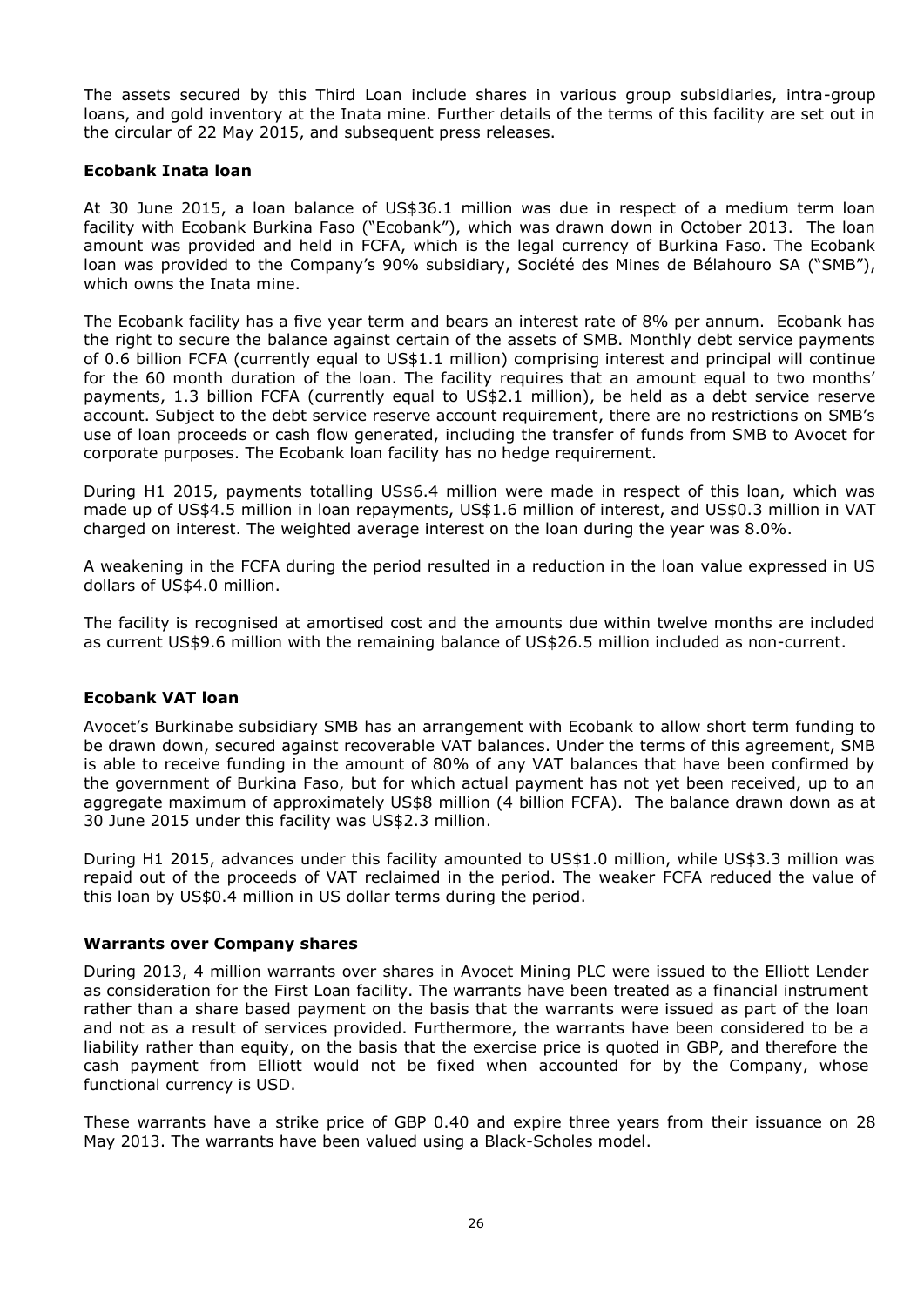#### **Finance lease liabilities**

Also included within other financial liabilities are liabilities in respect of assets held under finance lease, US\$0.6 million of which is included within current financial liabilities, and US\$1.1 million is included within non-current financial liabilities.

### **13. Deferred tax**

As at 31 December 2014, the Group recorded a deferred tax liability of US\$4.6 million in relation to the withholding tax (WHT) and interest tax (IRVM) that would be due in Burkina Faso on settlement of intragroup management fees and loan interest invoices.

In view of the lower gold prices and production expected over the current Life of Mine at Inata, the Company does not believe it to be likely that these balances will be settled in full, and believes that fully providing for the possible WHT and IRVM is inappropriate. The tax provision has therefore been released in the period. In the event that some or all of the above amounts are settled, the WHT and IRVM balances will be expensed to the income statement as they arise.

### **14. Related party transactions**

The table below sets out charges in the six month period and balances at 30 June 2015 between the Company (Avocet Mining PLC) and Group companies that were not wholly owned, in respect of management fees and interest on loans.

|                                            | <b>Avocet Mining PLC</b>                       |                                   | <b>Wega Mining AS</b>                             |                                          |
|--------------------------------------------|------------------------------------------------|-----------------------------------|---------------------------------------------------|------------------------------------------|
|                                            | Charged in six<br>months ended<br>30 June 2015 | <b>Balance at</b><br>30 June 2015 | Charged in six<br>months<br>ended 30 June<br>2015 | <b>Balance at 30</b><br><b>June 2015</b> |
|                                            | US\$000                                        | US\$000                           | US\$000                                           | US\$000                                  |
| Société des Mines de Bélahouro SA<br>(90%) | 3,053                                          | 140,689                           | 197                                               | 58,277                                   |

## **15. Contingent liabilities**

## **PT Lebong Tandai claim**

In the Annual Report for the year ended 31 December 2014, note 31 to the financial statements contains a description of Indonesian law suits brought by PT Lebong Tandai against Avocet and other parties. The Company is unaware of any new developments in the Indonesian case since the publication of the Annual Report on 30 April 2015.

The Board remains confident that all the actions taken in respect of the transaction have been in accordance with prevailing rules and regulations and there are no grounds for any such legal action by PT LT. As any financial settlement with PT LT is considered to be remote, this matter does not constitute a contingent liability, however the matter is disclosed in these financial statements to replicate statements already made by the Company.

The buyer, J&Partners, has notified Avocet that in the event PT LT were successful in actions against J&Partners, J&Partners would make a claim for damages against Avocet. The basis for the claim would be that Avocet had breached a warranty in the sales agreement, which is governed by English law, in which it stated that it was selling the assets free of encumbrance. Avocet strongly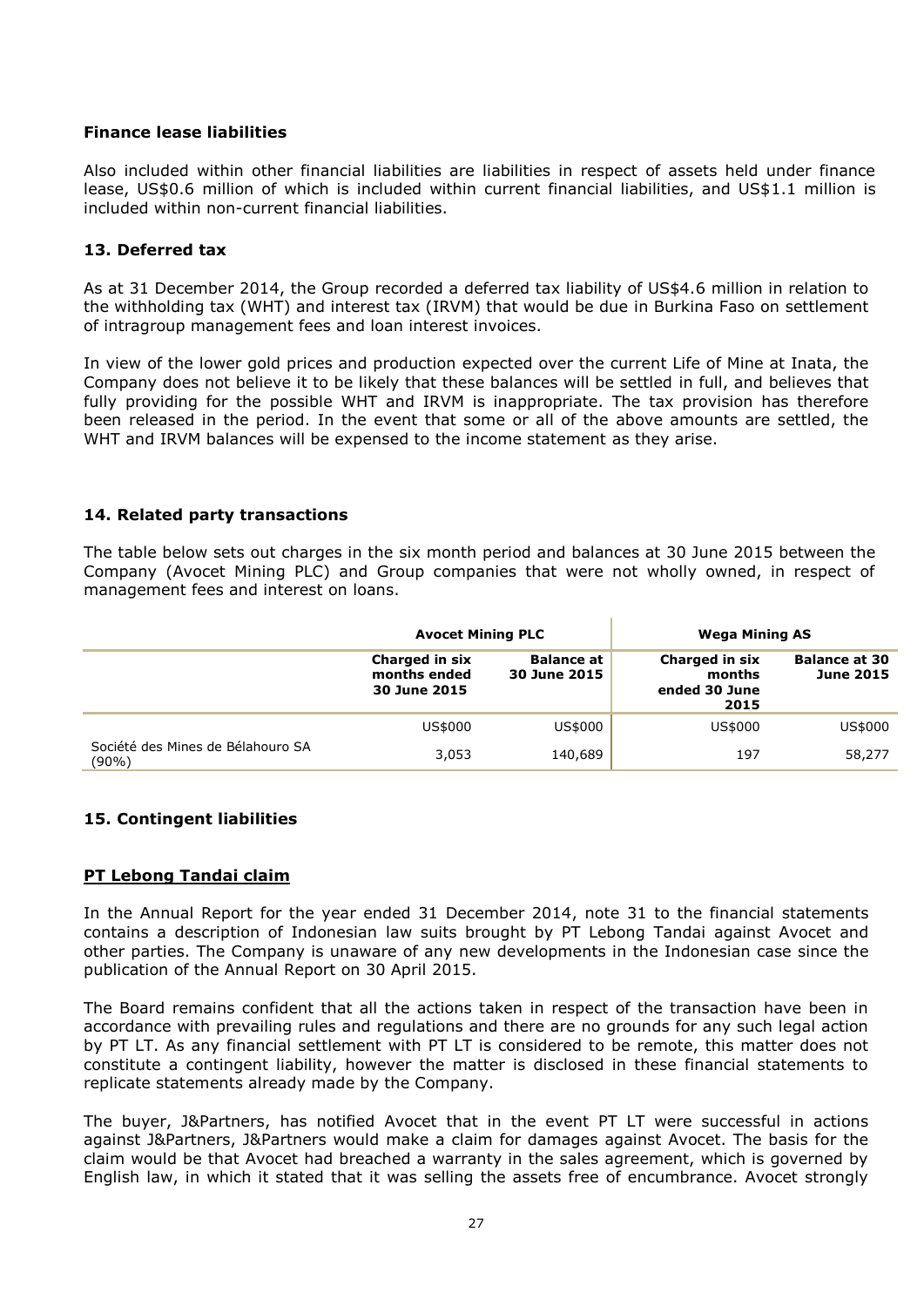disagrees that there was any such breach and initiated arbitration in the English courts to have any such claim dismissed.

The arbitration hearing took place in London in January 2015 and the arbitrator's decision is pending. During the period, in response to a request by the arbitrator, Avocet and J&Partners submitted cost recovery claims of US\$1.8 million and US\$4.2 million respectively.

The Company is advised that it has a better than evens chance of success in the arbitration. Should the arbitration in the English courts be decided in Avocet's favour, it would be entitled to seek recovery of a proportion of its costs from J&Partners. Should the arbitration be decided in J&Partners' favour, J&Partners would be entitled to seek recovery of a proportion of its costs from Avocet. No amount has been provided for an adverse cost recovery award.